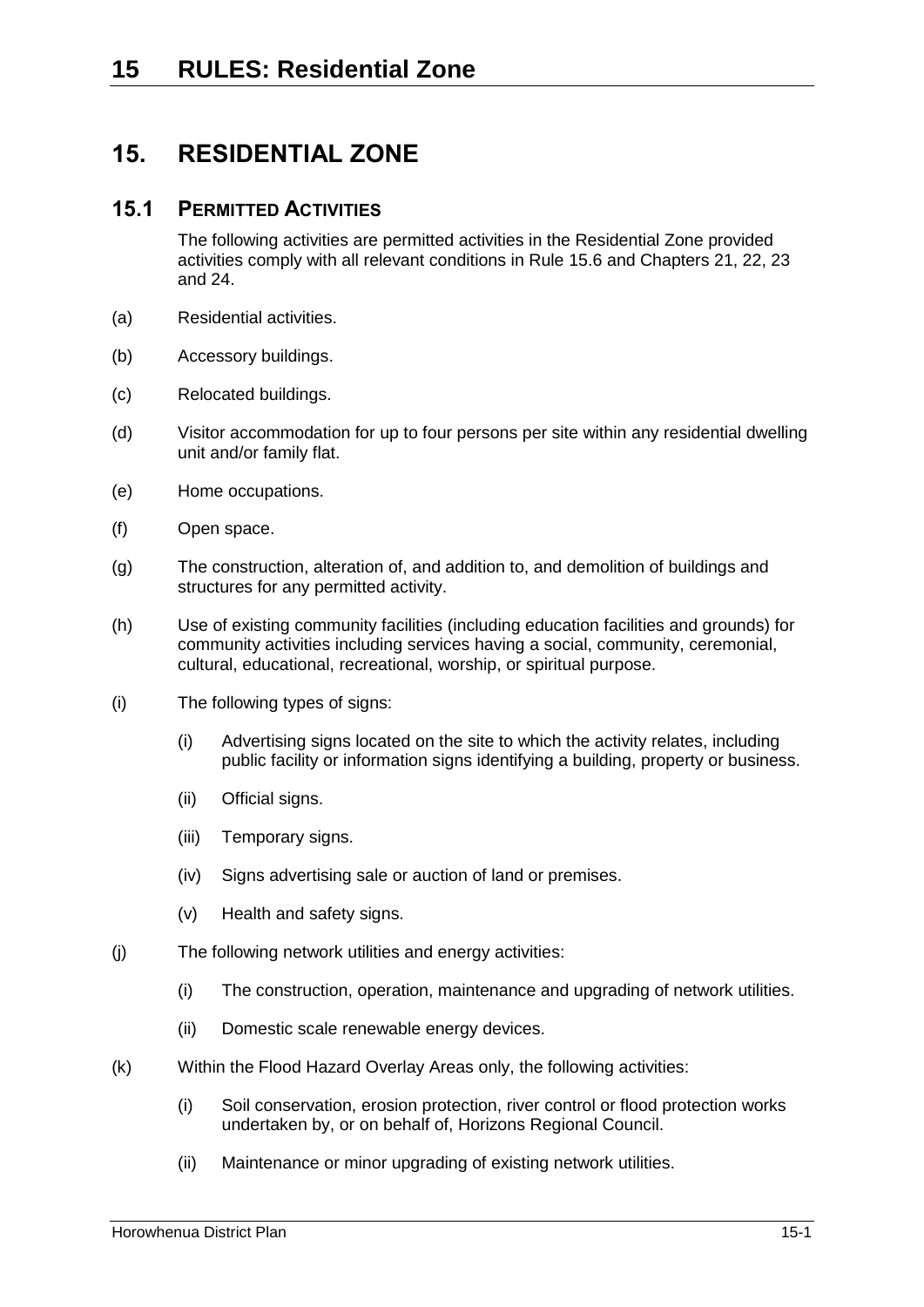- (iii) Installation of underground network utilities.
- (iv) New above ground line including support poles.
- (v) New network utility masts.
- (vi) New network utility cabinets/buildings.

Notes:

- For the definitions of 'maintenance' and 'minor upgrading' refer to Rules 22.1.10(a) and (c) in relation to existing network utilities.
- Refer to rules in Horizons Regional Council's One Plan relating to activities in the bed of lakes and rivers, for land adjacent to rivers, all land use activities in the coastal marine area, coastal foredunes, areas with flood control and drainage schemes, and erosion protection works that cross or adjoin mean high water springs.
- (l) Where a building or structure is listed in Schedule 2 Historic Heritage, the following are permitted activities:
	- (i) The maintenance, redecoration and repair of the interior and exterior of a Group 1 or 2 building or structure.
	- (ii) Internal alteration of a Group 2 building.
- (m) Where a site is listed in Schedule 2 Historic Heritage, the following are permitted activities:
	- (i) Maintenance and repair of existing lawns, gardens, structures (including fences), buildings and signage on any site.
	- (ii) Removal of vegetation on any site.
- (n) Where a tree is listed in Schedule 3 Notable Trees the following are permitted activities:
	- (i) The removal or partial removal of a Notable Tree.
	- (ii) Any activities within the drip line of a Notable Tree.
	- (iii) Any trimming and maintenance of a Notable Tree.

*Note: The above activities must comply with all Conditions for Permitted Activities specified in Rule [15.6.30.](#page-13-0)*

- (o) Temporary activities.
- (p) Temporary military training activities.
- (q) State Integrated Schools listed in Schedule 4.
- (r) Earthworks (Refer to Rule [15.4\(i\)\(v\)](#page-4-0) Earthworks within the heritage setting of a Group 1 or 2 building or structure and Rule [15.4\(j\)\(ii\)](#page-5-1) Earthworks within a site that is listed in Schedule 2 – Historic Heritage).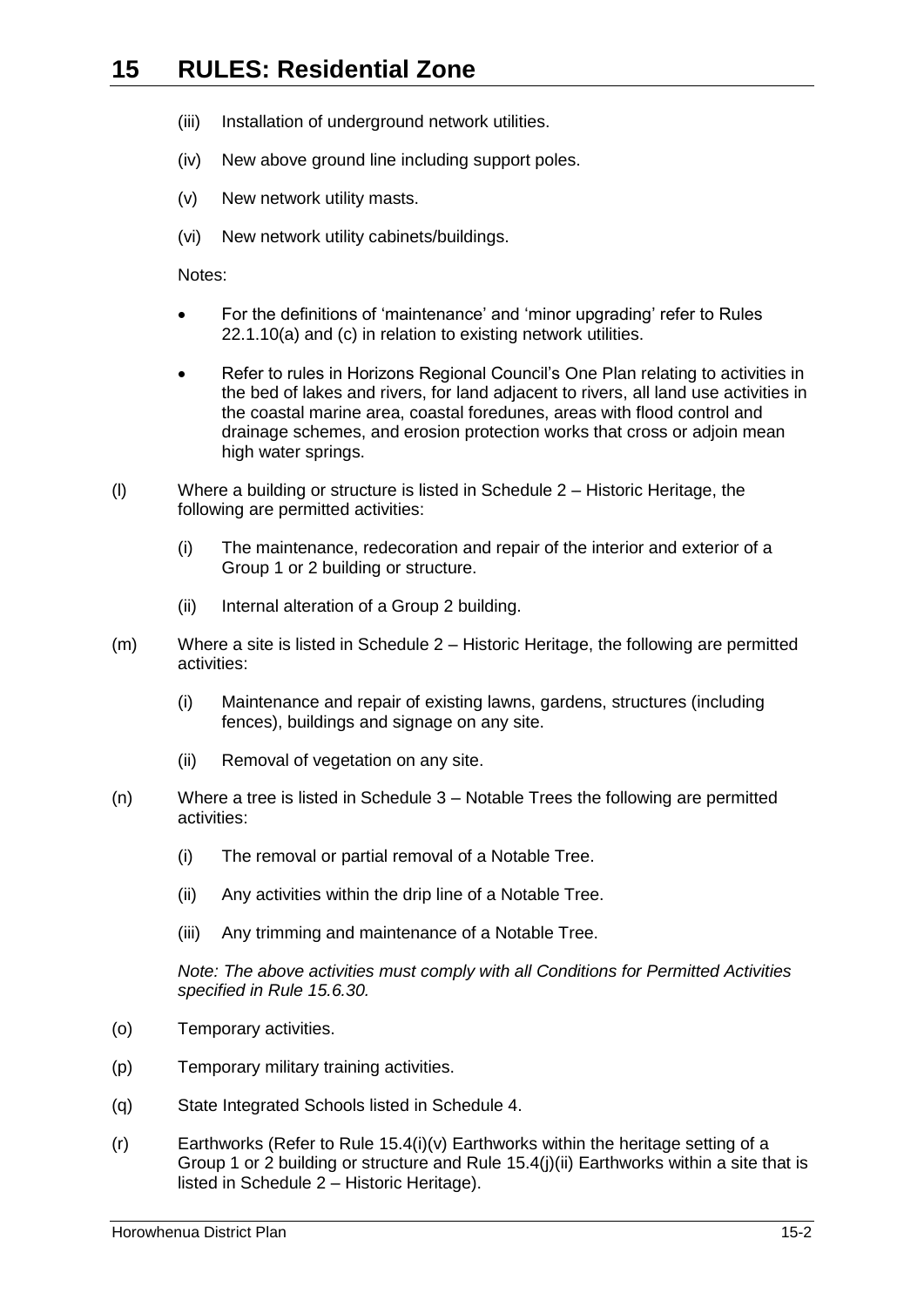(s) Soil conservation, erosion protection, river control or flood protection works undertaken by, or on behalf of Horizons Regional Council.

National Environmental Standards:

- For any activities on contaminated or potentially contaminated land, refer to the National Environmental Standard for Assessing and Managing Contaminants in Soil to Protect Human Health Regulations 2011.
- For any Telecommunication or Radiocommunication facilities / activities that are located within a legal road reserve, refer to the Resource Management (National Environmental Standard for Telecommunications Facilities) Regulations 2008.
- For any activities involving the operation, maintenance, upgrading, relocation, or removal of an existing transmission line that is part of the national grid, as defined in the regulation, refer to the National Environmental Standards for Electricity Transmission Activities Regulations 2009. The regulations contain a separate code of rules for those activities listed. Except as provided for by the regulation, no rules in this District Plan apply to such activities.

# **15.2 CONTROLLED ACTIVITIES**

The following activities are controlled activities in the Residential Zone provided activities comply with all relevant conditions in Rule [15.7](#page-17-0) and Chapters 21, 22, 23 and 24. Refer to Rule [15.7](#page-17-0) for matters of control and conditions:

- <span id="page-2-1"></span>(a) The placement of any non-residential relocated building and/or relocated accessory building over 40m<sup>2</sup> in gross floor area on any site. (Refer Rule [15.7.1\)](#page-17-1)
- <span id="page-2-2"></span>(b) Earthquake strengthening of any Group 2 building listed in Schedule 2 - Historic Heritage. (Refer Rule [15.7.2\)](#page-18-0)
- <span id="page-2-3"></span>(c) Any temporary filming activity that does not comply with the permitted activity duration conditions in Rule [15.6.32\(b\)\(i\).](#page-14-0) (Refer Rule [15.7.3\)](#page-18-1)
- <span id="page-2-4"></span>(d) Any temporary military training activity that does not comply with the permitted activity conditions in Rule [15.6.33.](#page-15-0) (Refer Rule [15.7.4\)](#page-19-0)
- <span id="page-2-5"></span>(e) Any subdivision of land. (Refer Rule [15.7.5\)](#page-19-1)
- <span id="page-2-6"></span><span id="page-2-0"></span>(f) Any boundary adjustment subdivision within a Flood Hazard Overlay Area. (Refer Rule [15.7.6\)](#page-23-0)
- <span id="page-2-7"></span>(g) Any dwelling within the Fairfield Road Special Residential Overlay Area. (Refer Rule [15.7.7\)](#page-23-1)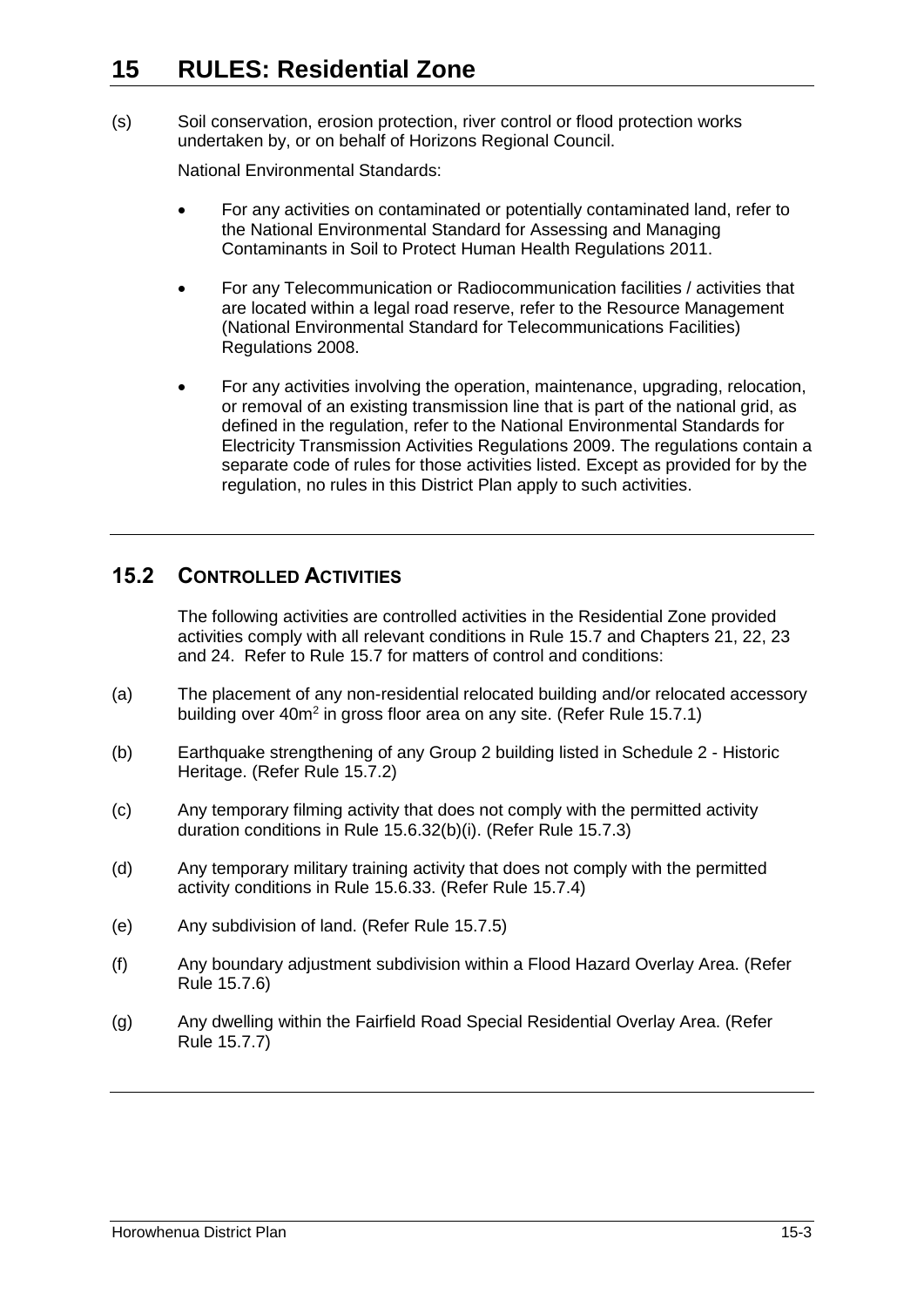# **15.3 RESTRICTED DISCRETIONARY ACTIVITIES**

The following activities are restricted discretionary activities in the Residential Zone provided activities comply with all relevant conditions in Rule [15.8.](#page-23-2) Refer to Rule [15.8](#page-23-2) for matters of discretion and conditions.

- <span id="page-3-0"></span>(a) Any permitted activity which does not comply with any conditions in Rule [15.6](#page-5-0) or Chapters 21, 22, 23 and 24. (Refer Rule [15.8.1\)](#page-24-0)
- <span id="page-3-1"></span>(b) Any controlled activity which does not comply with any conditions in Rule [15.7.](#page-17-0) (Refer Rule [15.8.2\)](#page-24-1)
- <span id="page-3-2"></span>(c) Within Flood Hazard Overlay Areas any permitted activities that do not comply with the permitted activity conditions in Rule [15.6.16.](#page-10-0) (Refer Rule [15.8.6\)](#page-25-0)
- <span id="page-3-3"></span>(d) Any subdivision where the lots would not be serviced by a reticulated wastewater system. (Refer to Rule [15.8.9\)](#page-28-0)
- (e) Any Medium Density Development within the Medium Density Overlay Area in Levin, Foxton Beach and Waitarere Beach. (Refer Rule [15.8.7\)](#page-25-1)
- <span id="page-3-4"></span>(f) Earthquake strengthening of any Group 1 building listed in Schedule 2 - Historic Heritage. (Refer Rule [15.8.10\)](#page-28-1)
- <span id="page-3-5"></span>(g) Any signs attached to, or within the heritage setting of, a building, structure or site listed in Schedule 2 – Historic Heritage that do not comply with the relevant permitted activity conditions. (Refer Rule [15.8.11\)](#page-28-2)
- <span id="page-3-6"></span>(h) Remote advertising signs. (Refer Rule [15.8.12\)](#page-28-3)
- <span id="page-3-7"></span>(i) Community Entrance signs. (Refer Rule [15.8.12\)](#page-28-3)
- <span id="page-3-8"></span> $(j)$  The placement of any residential relocated building over  $40m^2$  in gross floor area that does not comply with the conditions in Rule [15.6.34\(b\).](#page-16-0) (Refer Rule [15.8.14\)](#page-29-0)
- (k) Infill subdivision. (Refer Rule 15.8.15)
- (l) Integrated Residential Development. (Refer Rule 15.8.16)

Note: Refer to Chapter 25 for Assessment Criteria as a guide for preparing an assessment of environmental effects to accompany a resource consent application for any of the above activities.

## **15.4 DISCRETIONARY ACTIVITIES**

The following activities are discretionary activities in the Residential Zone:

- (a) Any activity that is not a permitted, controlled, restricted discretionary or a noncomplying activity.
- (b) Any subdivision that is not in accordance with the requirements as specified in a Structure Plan in Schedule 8.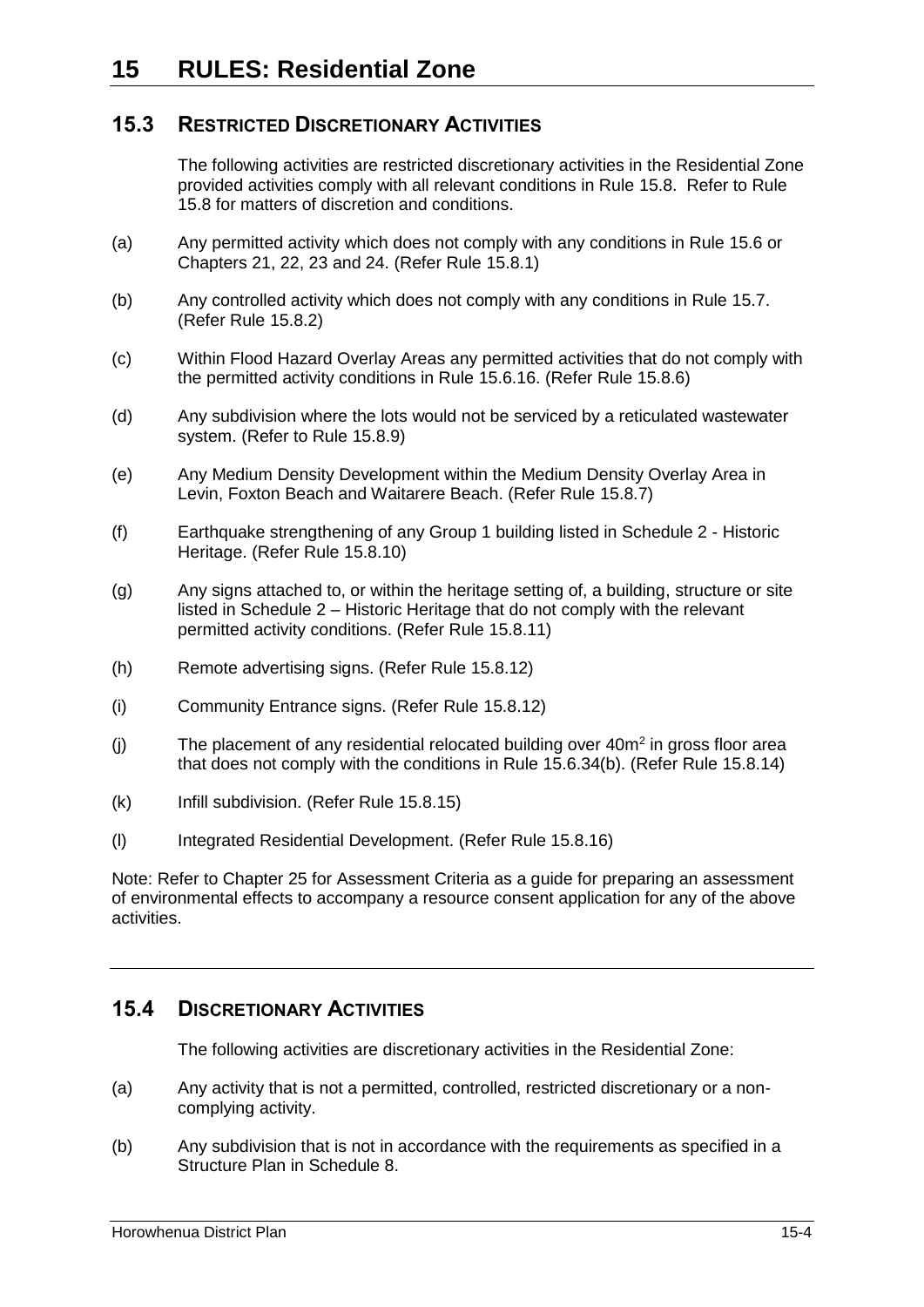- (c) Where the number of residential dwelling units and/or family flats does not comply with the permitted activity conditions in Rule 15.6.1
- (d) Any Medium Density Development within the Medium Density Overlay in Levin, Foxton Beach and Waitarere Beach that does not comply with the restricted discretionary activity conditions in Rule [15.8.7.](#page-25-1)
- (e) New community facilities or additions and alterations to existing community facilities (including education facilities and grounds) for community activities including services having a social, community ceremonial, educational, recreational, worship, or spiritual purpose.
- (f) Community Entrance signs that do not comply with the restricted discretionary activity conditions in Rule [15.8.12\(b\)\(i\).](#page-29-1)
- (g) Lines and support structures (including towers, masts and poles) for conveying electricity at a voltage exceeding 110kV.
- (h) Any activities within the Flood Hazard Overlay Areas that are not listed as a permitted or restricted discretionary activities, including but not limited to the following:
	- (i) Any erection, placement, alteration of, or addition to, any habitable building or structure.
	- (ii) Any new network utilities (except installation of underground network utilities, above ground lines, network utility masts, and network utility cabinets/buildings which are a permitted activity under Rule [15.1\(j\)\)](#page-0-0).
	- (iii) Any subdivision of land (except for boundary adjustments which are a controlled activity under Rule [15.2\(f\)\)](#page-2-0).
	- (iv) Any activity involving storage of hazardous substances.
	- (v) Visitor accommodation.
- (i) Where a building or structure is listed in Schedule 2 Historic Heritage the following are discretionary activities:
	- (i) Alteration to, or relocation of, a Group 1 or 2 building or structure.
	- (ii) Demolition of a Group 2 building or structure.
	- (iii) Subdivision within the heritage setting of a Group 1 or 2 building or structure.
	- (iv) New building or additions to an unlisted building located within the heritage setting of a Group 1 or 2 building or structure.
	- (v) Earthworks within the heritage setting of a Group 1 or 2 building or structure.
- <span id="page-4-0"></span>(j) Where a site is listed in Schedule 2 – Historic Heritage, the following are discretionary activities:
	- (i) New building or the extension of the footprint of an existing building or structure on a site.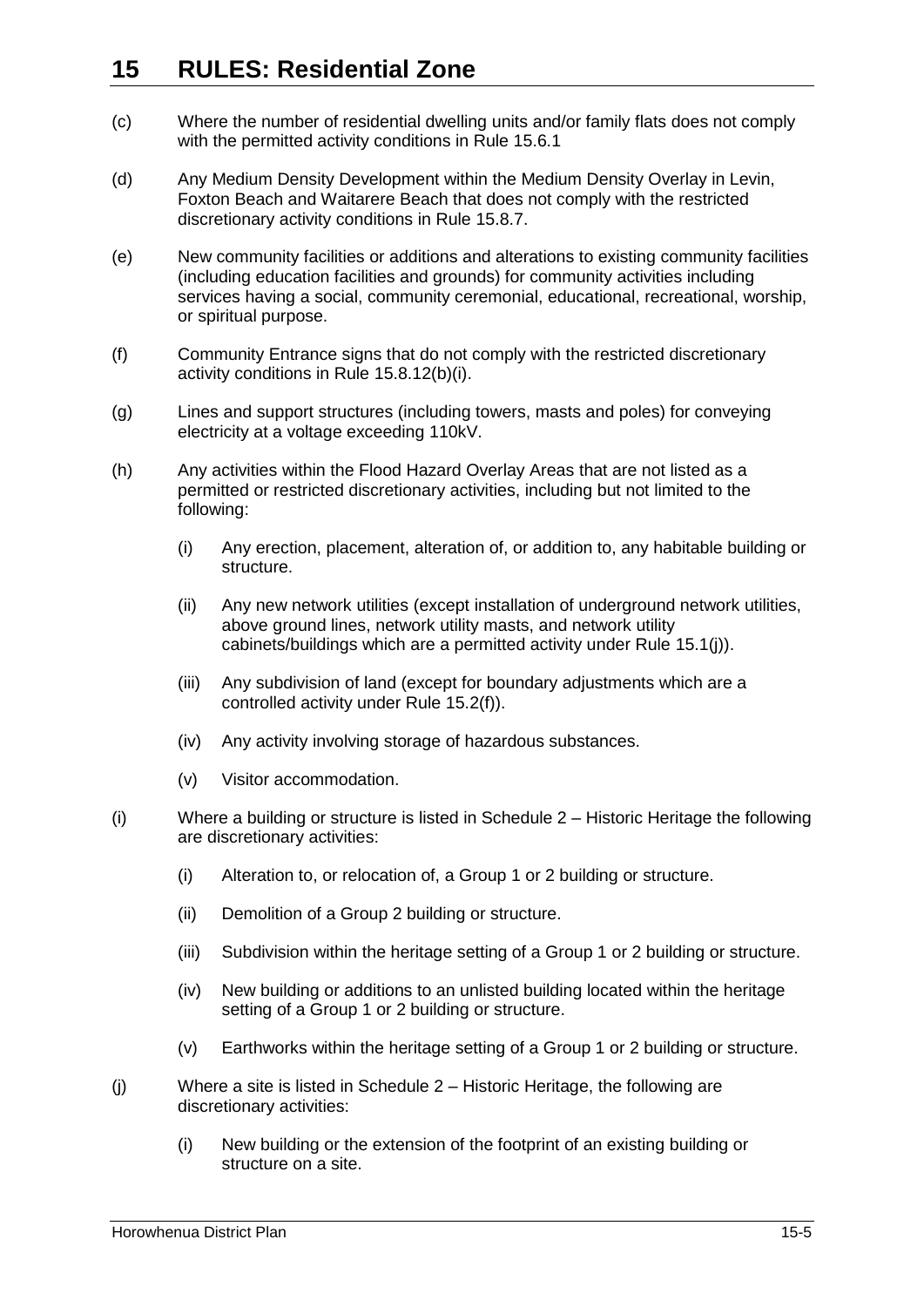- <span id="page-5-1"></span>(ii) Earthworks.
- (iii) Subdivision of land.
- (k) Any permitted work to a listed tree in Schedule 3 Notable Trees, or any activity within the drip line of a listed Notable Tree, that does not comply with the permitted activity conditions in Rule [15.6.30.](#page-13-0)
- (l) Infill subdivision which does not comply with the restricted discretionary conditions in Rule 15.8.15

# **15.5 NON-COMPLYING ACTIVITIES**

The following activities are non-complying activities in the Residential Zone:

- (a) Any Medium Density Development outside the Medium Density Overlay Area.
- (b) Demolition or destruction of a Group 1 building, structure or a site listed in Schedule 2 – Historic Heritage.

# <span id="page-5-0"></span>**15.6 CONDITIONS FOR PERMITTED ACTIVITIES**

The following conditions shall apply to all permitted activities:

## **15.6.1 Number of Residential Dwelling Units and Family Flats**

- <span id="page-5-2"></span>(a) Up to two residential dwelling units per site, subject to demonstrating that a minimum notional net site area can be provided for each unit. The minimum notional net site area required for each dwelling unit is the same as the minimum net site area required for each lot if the site were to be subdivided as a controlled activity (Table 15-4).
- Or
- (b) One residential dwelling unit, and one family flat of up to 50m² in maximum gross floor area plus a covered verandah up to 10m² per site.

### **15.6.2 Maximum Building Height**

(a) No part of any building shall exceed a height of 8.5 metres.

Except

(b) No part of any accessory building or family flat shall exceed 4.5 metres in height.

### **15.6.3 Daylight Setback Envelope**

(a) No part of any building shall encroach outside an envelope created, in relation to each site boundary except a boundary with a street, by a line drawn vertically 2.7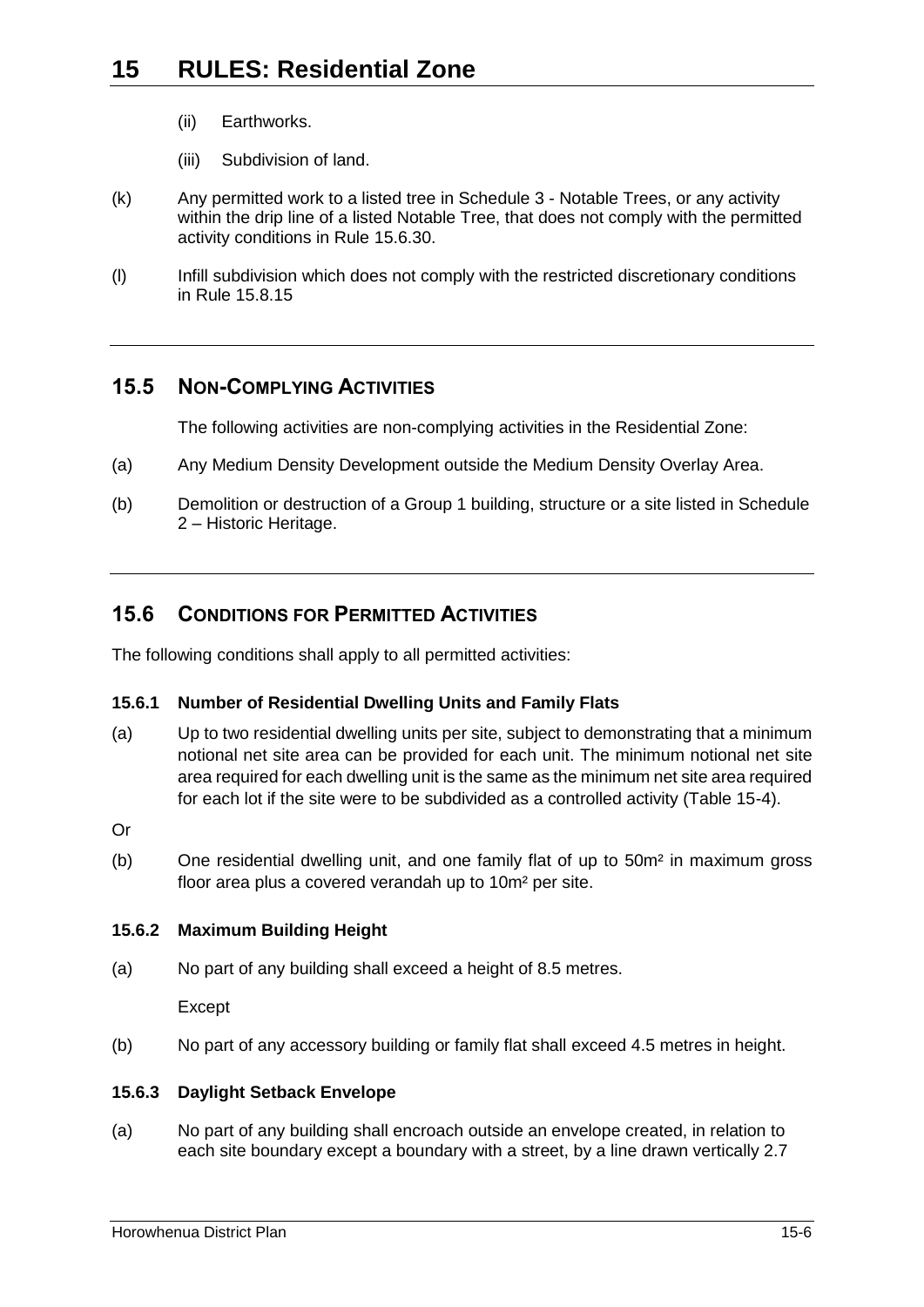metres above the ground level at the boundary and inclined at an angle of 45 degrees (1:1 slope) inwards from that point.

### **15.6.4 Building Setback From Boundaries**

- <span id="page-6-0"></span>(a) No building shall be located closer than 4 metres from any road boundary, except that a 5 metre long vehicle standing space shall be provided between the road boundary and any structure housing a vehicle where the vehicle takes direct access to the structure from the road.
- (b) No building shall be located closer than 1.5 metres from any other site boundary.

Except

Accessory buildings shall be located no closer than 1 metre from any other site boundary unless adjoining landowners' written consent is obtained.

- (c) Within the Fairfield Road Special Residential Overlay Area the following additional building setback applies:
	- (i) No building shall be located closer than 3 metres from any other site boundary.

Note: Refer to Rule [15.6.24](#page-11-0) for vehicle access space requirements.



### **15.6.5 Separation Distance Between Detached Residential Dwelling Units**

(a) No detached residential dwelling unit shall be located closer than 3 metres from any other detached residential dwelling unit.

### **15.6.6 Private Outdoor Living Area**

(a) All residential dwelling units on sites  $330m<sup>2</sup>$  or greater shall have a private outdoor living area which is at least  $40m^2$  in area and capable of containing a circle 4 metres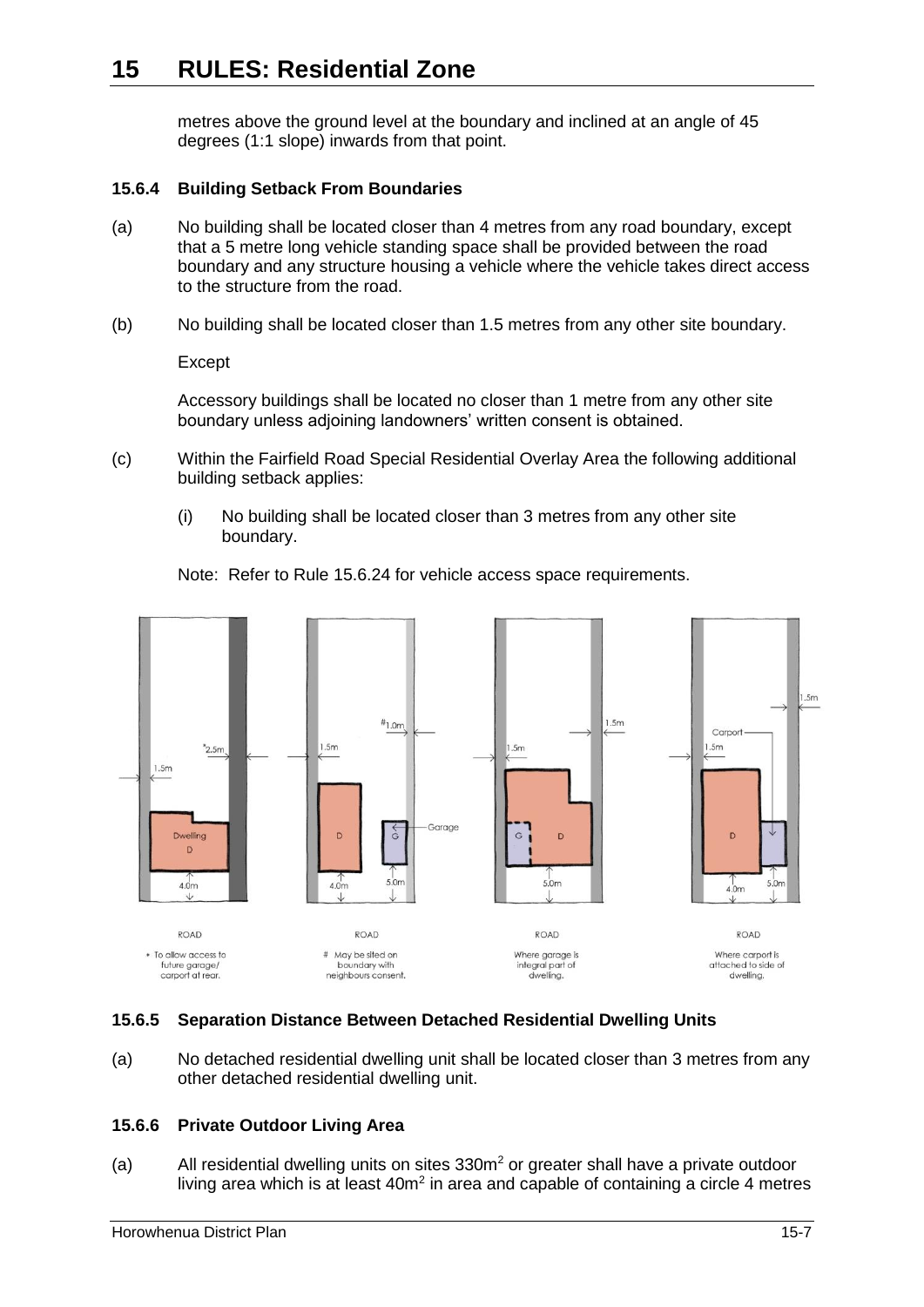in diameter that is oriented to the east, west, or north of the unit and directly connects to a main living area.

(b) All residential dwelling units on sites smaller than  $330m^2$  shall have a private outdoor living area which is at least  $20m^2$  in area, and capable of containing a circle 2.5 metres in diameter that is oriented to the east, west or north of the unit and directly connects to a main living area.

#### <span id="page-7-0"></span>**15.6.7 Maximum Building Coverage**

- (a) On sites greater than 500m² the proportion of any net site area covered by buildings shall not exceed 35%.
- (b) On sites 500m² or smaller the proportion of any net site area covered by buildings shall not exceed 40%.
- (c) There shall be no building coverage requirements for network utilities on sites less than 200m².

#### **15.6.8 Accessory Buildings**

- (a) On sites less than 710m² the total maximum gross floor area of all accessory buildings shall not exceed 60m<sup>2</sup>.
- (b) On sites between 710m² and 1,000m² the total maximum gross floor area of all accessory buildings shall not exceed 8.5% of the net site area.
- $(c)$  On sites greater than 1,000 $m<sup>2</sup>$  the total maximum gross floor area of all accessory buildings shall not exceed  $85m^2$ .
- (d) Accessory buildings shall not project forward of a principal residential dwelling unit on any front or corner site;

Except

- (e) Where there is no demonstrable area to the side or rear of a principal residential dwelling unit to accommodate an accessory building, an accessory building with a maximum gross floor area of 36m² is permitted forward of the principal residential unit.
- (f) On sites less than  $330m^2$  the total maximum gross floor area of all accessory buildings shall not exceed 36m<sup>2</sup>.

#### <span id="page-7-1"></span>**15.6.9 Fencing**

- (a) Front Road Boundary
	- (i) The maximum height of a fence or wall sited on the boundary or within 1 metre from the boundary shall comply with at least one of the following:
		- 1.5 metres where the fence or wall fronts a front road boundary; or
		- 2 metres where the fence or wall fronts a front road boundary and at least the upper 0.5 metres of the fence is at least 50% transparent.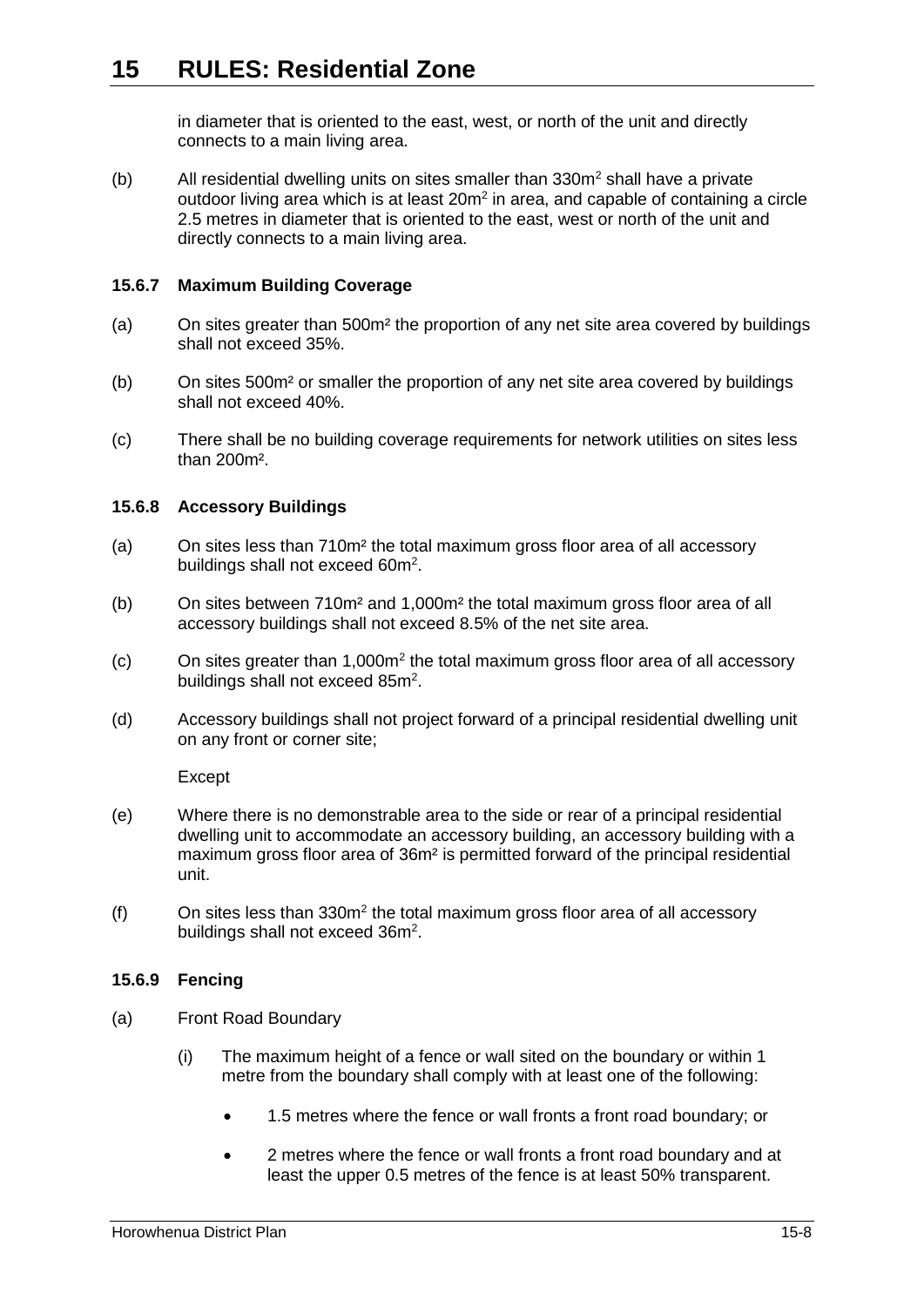- (b) Other Boundaries
	- (i) The maximum height of a fence or wall sited on the boundary or within 1 metre from the boundary shall not exceed 2 metres.

#### <span id="page-8-2"></span>**15.6.10 Home Occupations**

(a) Home occupations shall not exceed 50m² in total gross floor area dedicated to this activity.

#### **15.6.11 Noise**

- <span id="page-8-0"></span>(a) Noise from any activity shall not exceed the following limits when measured at, or within, any point within any other site:
	- (i) On any day
		- 7.00am 7.00pm: 55dB  $L_{Aea (15min s)}$
		- 7.00pm 10.00pm: 50dB  $L_{Aea (15min s)}$
		- $10.00 \text{pm} 7.00 \text{am}$ :  $40 \text{dB}$  L<sub>Aeq (15mins)</sub>
		- $10.00 \text{pm} 7.00 \text{am}$ : 65dB  $L_{\text{max}}$
- <span id="page-8-1"></span>(b) Sound levels shall be measured and assessed in accordance with the provisions of NZS 6801:2008 Acoustics - Measurement of environmental sound and assessed in accordance with the provisions of NZS 6802:2008 Acoustics - Environmental noise.
- (c) Construction, maintenance and demolition works shall be measured, assessed, managed and controlled in accordance with the provisions of NZS 6803:1999 Acoustics – Construction noise.
- (d) The noise limits in Rule [15.6.11\(a\)](#page-8-0) and [\(b\)](#page-8-1) shall not apply to the following activities:
	- (i) Fire and civil emergency sirens.
	- (ii) Construction, maintenance and demolition work.
	- (iii) The operation of the Main North Island Trunk Railway.
	- (iv) Vehicles being driven on a road (within the meaning of Section 2(1) of the Transport Act 1962), or within a site as part of or compatible with a normal residential activity.
	- (v) Temporary military training activities.
	- (vi) Temporary events.

Notwithstanding the above rules, Section 16 of the RMA imposes a duty on every occupier of land and any person carrying out an activity in, on or under a water body to adopt the best practicable option to avoid unreasonable noise.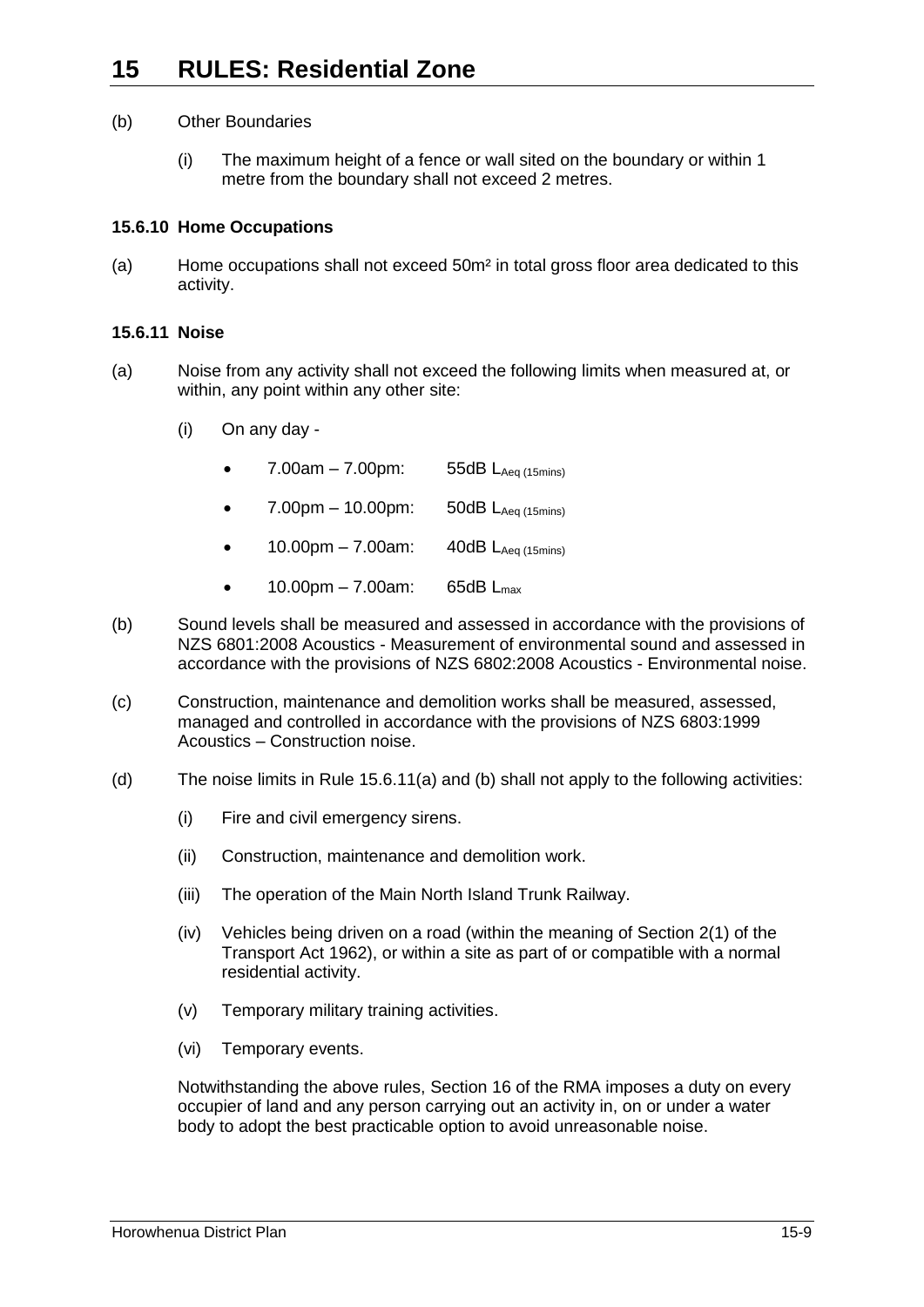## **15.6.12 Vibration**

- (a) No activity shall create any vibration which exceeds the limits in the following standards:
	- (i) AS 2670.1-2001 Evaluation of human exposure to whole-body vibration General requirements.
	- (ii) AS 2670.2-1990 Evaluation of human exposure to whole-body vibration Continuous and Shock-Induced Vibration in Buildings (1 to 80 Hz).
	- (iii) DIN 4150-3:1999 Effects of vibration on structures.
	- (iv) NZS 4403:1976 Code of Practice for Storage, Handling, and Use of Explosives, and any subsequent amendments.

## **15.6.13 Noise Insulation**

- (a) Any habitable room in a new noise sensitive activity or any alteration(s) to an existing noise sensitive activity constructed within 30 metres (measured from the nearest edge of the rail corridor) of the North Island Main Trunk Railway shall be designed, constructed and maintained to meet an internal noise level of:
	- (i)  $35\text{dBA}$   $L_{\text{Aeg}}$  (1 hour) inside bedrooms.
	- (ii)  $40$ dBA L<sub>Aeq</sub> (1 hour) inside other habitable rooms.

Compliance with this Rule shall be achieved by, prior to the construction of any noise sensitive activity, an acoustic design certificate from a suitably qualified acoustic engineer is to be provided to Council demonstrating that the above internal sound levels will be achieved.

### **15.6.14 Light Spill**

(a) The spill of light from any outdoor artificial lighting shall not exceed 10 lux (lumens per square metre) when measured at the boundary of an adjoining residential site. The maximum lux shall be measured horizontally or vertically at the site boundary**.**

### **15.6.15 Odour**

(a) No activity shall give rise to offensive or objectionable odours able to be detected at the boundary of any adjoining residential property or at the boundary of any property in the Residential Zone.

Note: For the purpose of this condition, an offensive or objectionable odour is that odour which can be detected and is considered to be offensive or objectionable by at least two independent observers; including at least one Council officer. In determining whether an odour is offensive or objectionable, the "FIDOL factors" may be considered (the frequency; the intensity; the duration; the offensiveness (or character); and the location of the odour). Section 14.2 of the One Plan as well as the Good Practice Guide for Assessing and Managing Odour in New Zealand (Ministry for the Environment, 2003) contains further guidance.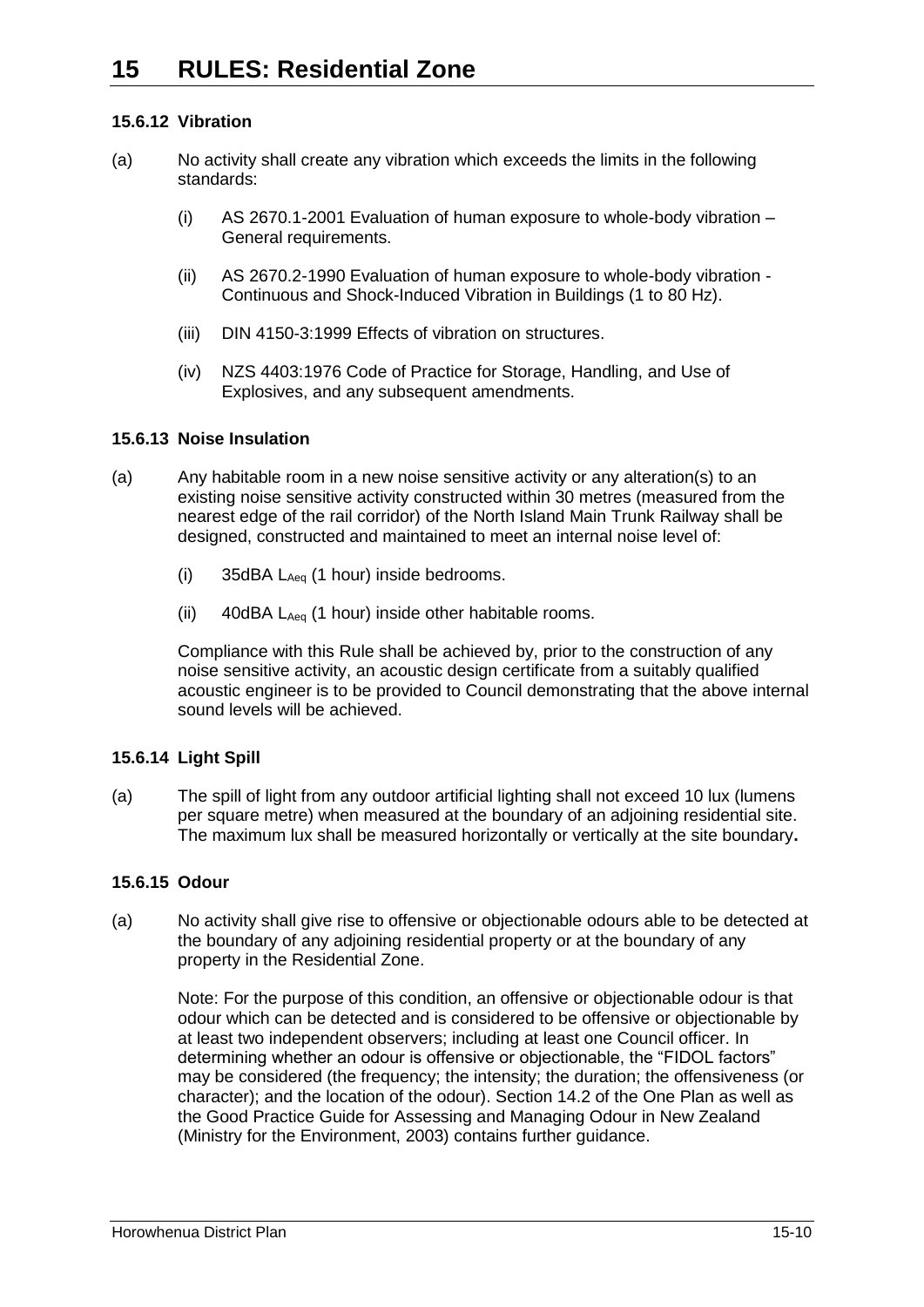### <span id="page-10-0"></span>**15.6.16 Flood Hazard Overlay Area**

(a) Within a Flood Hazard Overlay Area earthworks shall not exceed  $20m^3$  per site within any 12 month period.

**Except** 

The earthworks volume limit does not apply to tracks where the existing ground level is not altered by greater than 0.1 metres in any 12 month period or to the installation of underground network utilities undertaken in accordance with (c) below.

(b) Within a Flood Hazard Overlay Area, the erection, placement, alteration of, or addition to any non-habitable structure, with an unsealed or permeable floor shall not exceed a gross floor area of 40m<sup>2</sup> per site.

Except the above two standards (a) and (b) do not apply to any soil conservation and river/flood control works carried out by or on behalf of Horizons Regional Council.

- (c) Within a Flood Hazard Overlay Area, earthworks associated with the installation of underground network utilities shall reinstate ground level as close as practicable to its state prior to disturbance.
- (d) Within a Flood Hazard Overlay Area, new network utility cabinets/buildings shall not exceed 5m<sup>2</sup> gross floor area.

### **15.6.17 Storage of Goods and Materials**

(a) All areas used for the storage of goods, materials or waste products shall be maintained in a tidy condition and shall be screened from view from adjoining residential properties and from roads.

### **15.6.18 Unsightly Buildings**

(a) No building shall be left unfinished or be permitted to deteriorate such that its external appearance adversely affects the amenity of the neighbourhood in which it is situated.

### **15.6.19 Wrecked Motor Vehicles**

(a) No wrecked and/or unroadworthy vehicle or vehicles shall be placed or located on a residential property where any such vehicle may be viewed from any public place or road.

For the purpose of this condition:

- "Vehicle" shall include any car, bus, truck, van, motorcycle, trailer or house bus or caravan, and
- "Wrecked and Unroadworthy" shall include any of the above which is unregistered and/or unwarranted and/or beyond reasonable repair and includes vehicles being stripped for sale or disposal of parts.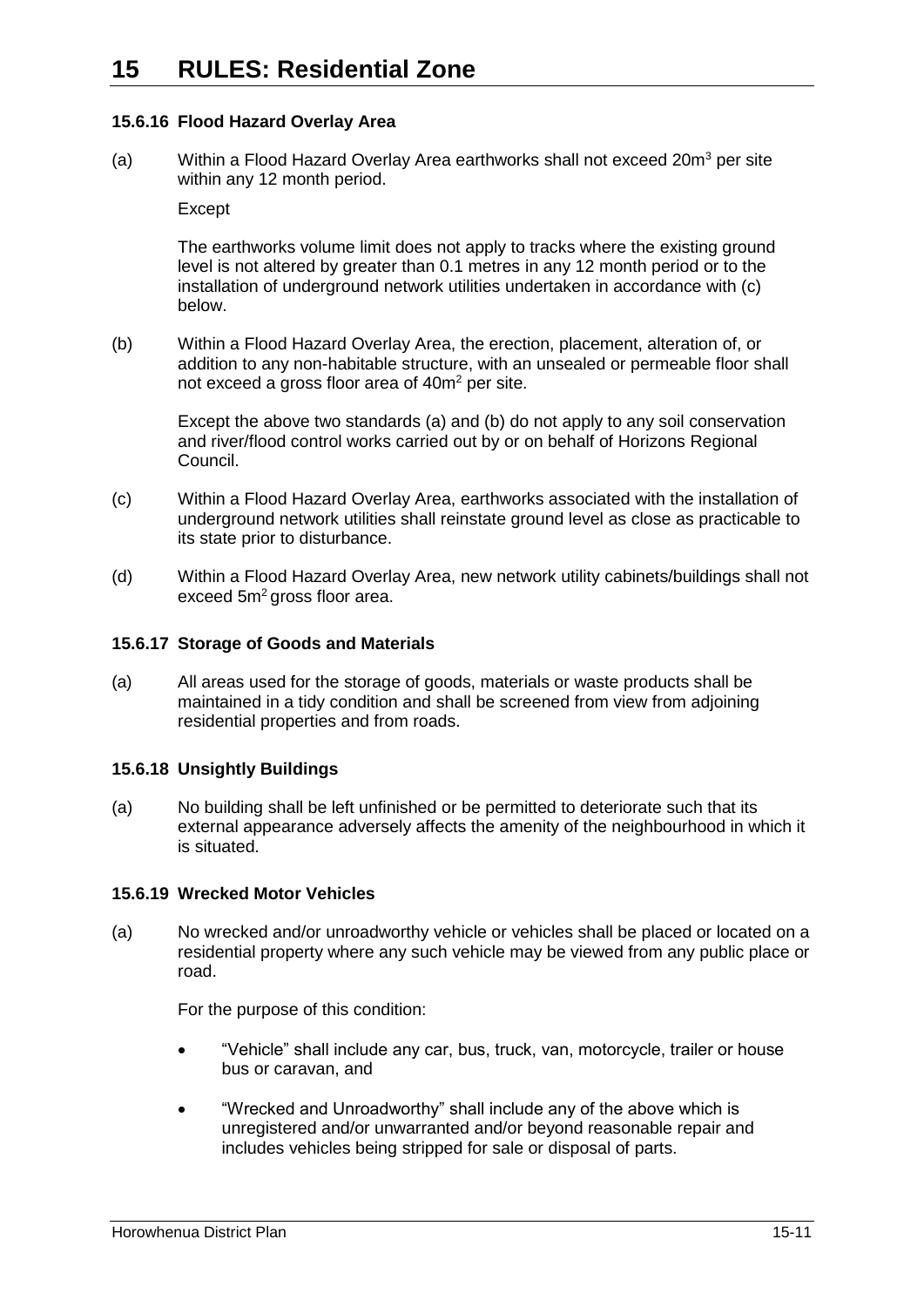### **15.6.20 Water Supply**

(a) All sites shall be provided with a water supply to meet the capacity and quality requirements of the activities undertaken on the site in accordance with Chapter 24.

### **15.6.21 Wastes Disposal**

(a) All wastes (including sewage, effluent, and refuse) that are generated or stored on any site shall be collected, treated, and disposed of in a manner that avoids any significant adverse effects or nuisance for adjoining properties.

## **15.6.22 Surfacewater Disposal**

(a) All activities shall make provision for the management of stormwater as means of dealing with water quantity and water quality to avoid significant adverse effects or nuisance.

## **15.6.23 Engineering Works**

(a) All activities, subdivisions and developments shall comply with the permitted activity conditions in Chapter 24.

## <span id="page-11-0"></span>**15.6.24 Vehicle Access**

- (a) All activities shall be provided with practicable vehicle access from a public road in accordance with the permitted activity conditions in Chapter 21.
- (b) Where no garage or carport exists, space shall be retained to enable the future development of vehicle access no less than 2.5 metres wide between the road and the rear of the site.

### **15.6.25 Vehicle Parking, Manoeuvring, and Loading**

(a) All activities shall provide vehicle parking spaces, manoeuvring areas, and loading facilities in accordance with the permitted activity conditions in Chapter 21.

*Note: Chapter 21 does not specify a minimum number of onsite carparks required (except for mobility/accessible carparks). Instead, it specifies the formation and manner in which carparking should be provided, in the event that those carrying out land use or subdivision activities choose to provide on-site carparking.* 

## **15.6.26 Safety and Visibility at Road and Rail Intersection**

(a) No building or structure shall be erected, no materials shall be placed, or vegetation planted that would obscure the railway level crossing approach sight triangles as detailed in Rule 21.1.11 in Chapter 21.

### **15.6.27 Network Utilities and Energy**

(a) All network utilities and structures associated with network utilities shall comply with the permitted activity conditions in Chapter 22.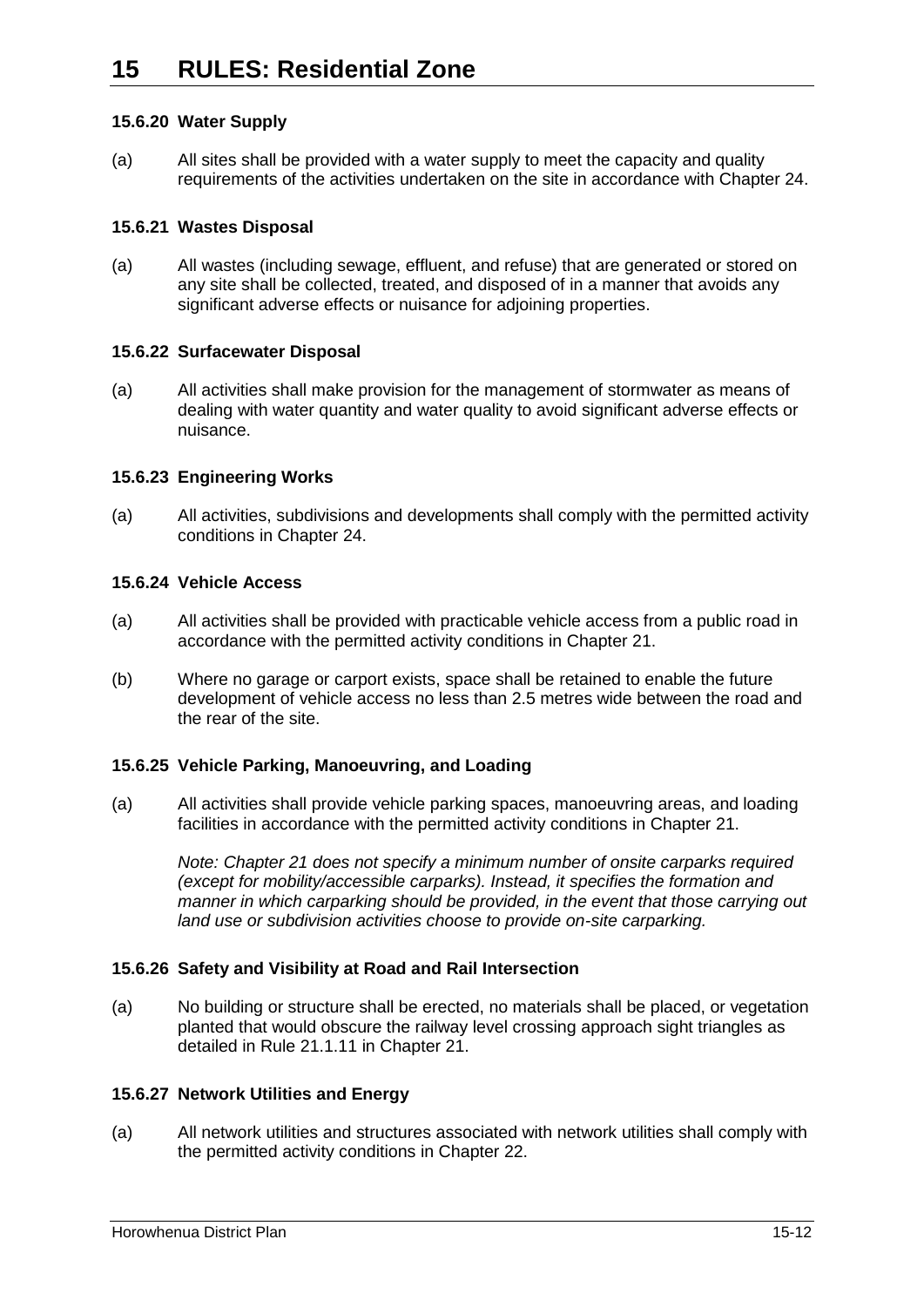(b) All other relevant conditions specified in this part of the District Plan shall also apply to any network utility or associated structures.

### **15.6.28 Hazardous Substances**

(a) All activities using or storing hazardous substances shall comply with the Hazardous Substances Classification parameters for the Residential Zone in Chapter 23 and shall comply with the permitted activity conditions in that Chapter.

#### **15.6.29 Signs**

(a) All signs shall comply with the Maximum Face Area set out in Table 15-1.

| <b>Type of Sign</b>                                                                                                                                                               | Maximum Face Area (m <sup>2</sup> ) per site   |
|-----------------------------------------------------------------------------------------------------------------------------------------------------------------------------------|------------------------------------------------|
| Official signs                                                                                                                                                                    | N/A                                            |
| Temporary signs                                                                                                                                                                   | 3 <sup>m²</sup>                                |
| Signs advertising the sale or<br>auction of land or premises                                                                                                                      | 2m <sup>2</sup> (combined total area of signs) |
| Advertising signs, located on the<br>site to which the activity relates<br>identifying the building, property or<br>business which can include a sign<br>attached to the building | 1 <sup>m²</sup>                                |
| A permanent free standing sign,<br>which may be double sided, for<br>each frontage of the site                                                                                    | $1m2$ (on one side)                            |
| Public facility signs including any<br>church, school or hall                                                                                                                     | 2m <sup>2</sup>                                |
| Health and safety signs                                                                                                                                                           | N/A                                            |

Table 15-1: Maximum Face Area for Signs

- (b) Any temporary sign shall be displayed for no longer than two (2) calendar months of a 12 month period and removed within seven (7) days after the event. Temporary signs do not need to be on the site of the temporary activity.
- (c) Signs advertising the sale or auction of land or premises shall be removed within 10 days of the property being sold, leased or withdrawn from the market.
- (d) All signs shall comply with the height, and where applicable, recession plane requirements, but shall not be required to comply with rules relating to setbacks from road boundaries.
- (e) No sign shall be illuminated.
- (f) No signs attached to a building shall exceed the highest point of the roof.
- (g) No sign shall be erected on or adjacent to a road which will: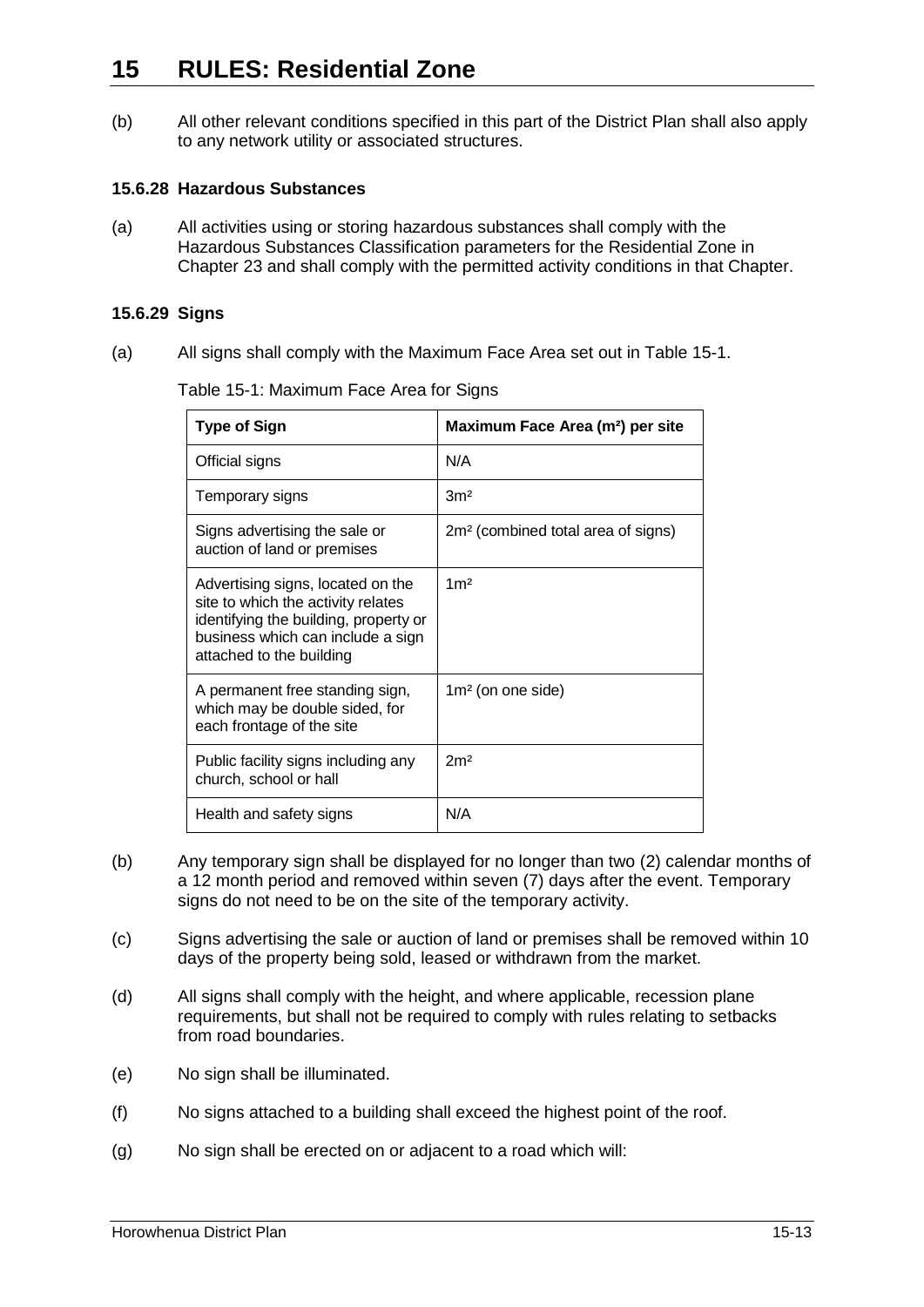- (i) obstruct the line of sight of any corner, bend, intersection or vehicle crossing;
- (ii) obstruct, obscure or impair the view of any traffic sign or signal;
- (iii) physically obstruct or impede traffic or pedestrians;
- (iv) resemble or be likely to be confused with any traffic sign or signal:
- (v) use reflective materials that may interfere with a road user's vision;
- (vi) use flashing or revolving lights; or
- (vii) project light onto the road so as to cause a hazard or distraction to users of the road (including pedestrians).
- <span id="page-13-1"></span>(h) The minimum lettering sizes in [Table 15-2](#page-13-1) below shall apply to all signs located within 15 horizontal metres of a road:

|                              | Posted speed limit 70kph and above |
|------------------------------|------------------------------------|
| Maximum number of words      | 6 or symbols                       |
| Maximum number of characters | 40                                 |
| Minimum lettering height     | 160mm                              |

**Table 15-2: Minimum Lettering Sizes for Signs**

#### <span id="page-13-0"></span>**15.6.30 Notable Trees**

- (a) Any removal or partial removal of a tree listed in Schedule 3 Notable Trees shall comply with the following conditions:
	- (i) Council has confirmed the tree is dead; or
	- (ii) Removal or partial removal is required as an emergency work to safeguard life or habitable buildings from immediate danger (as confirmed by a qualified arborist).
- (b) Within the drip line of any tree listed in Schedule 3 Notable Trees, any activities shall not involve the following works:
	- (i) The construction of any building or structure.
	- (ii) The laying of overhead or underground services.
	- (iii) Any sealing, paving, soil compaction, or any other impervious surfaces.
	- (iv) The alteration of existing ground levels by excavation or deposition of soil including thrust boring and directional drilling.
	- (v) The discharge of any toxic hazardous substance.
- (c) Any trimming and maintenance of a tree listed in Schedule 3 Notable Trees shall be limited to: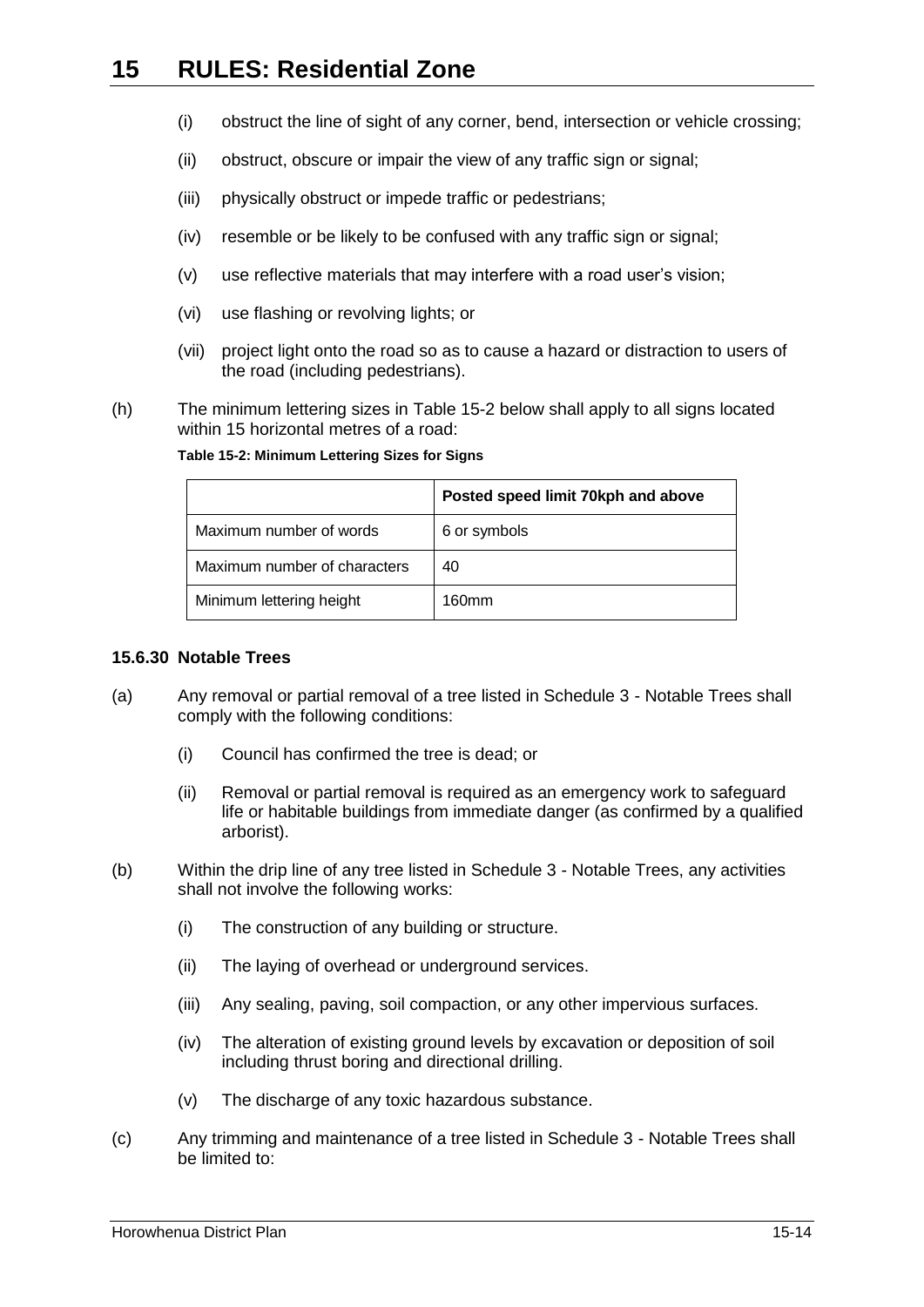- (i) Minor trimming necessary to maintain the health of the tree where the work is carried out by, or under the supervision of, a qualified arborist who has advised the Council in advance of the work to be carried out.
- (ii) the removal of branches interfering with buildings, structures, overhead wires or utility networks, but only to the extent that they are touching those buildings, or structures, or likely to compromise the effective operation of those overhead wires or utility networks and only where the work is carried out by, or under the supervision of a qualified arborist who has advised the Council in advance of the work to be carried out.
- (iii) The removal of broken branches, dead wood or diseased vegetation (as confirmed by a qualified arborist).
- (iv) Required as an emergency work.

## **15.6.31 Sites of Significance to Tangata Whenua**

(a) No activity or development shall modify, demolish or remove any site of significance to Māori where such site has been identified to Council and recorded by the Council in a register of sites prior to the time that any activity or development is proposed.

### **15.6.32 Temporary Activities**

- (a) In addition to the other permitted activity conditions, temporary events, including, but not limited to, festivals, sports events, and markets; shall comply with the following conditions:
	- (i) the duration of any temporary event shall not exceed seven (7) consecutive days. For the purpose of this rule, 'day' means a whole day, or part of a day;
	- (ii) any temporary event shall operate between the hours of  $7.00$ am  $-10.00$ pm;
	- (iii) the duration of a series of temporary events shall not exceed a cumulative period of 30 days in a calendar year;
	- (iv) all temporary buildings and structures are exempt from the maximum height and maximum building coverage standards set out in [0](#page-5-2) and [15.6.7;](#page-7-0) and
	- (v) noise from any temporary events shall not exceed the following noise levels, at any site in the Residential Zone, at the notional boundary of any noise sensitive activity within the Rural Zone, or anywhere within the site boundary of any noise sensitive activity within the Commercial, Industrial, Open Space or Greenbelt Residential Zones:
		- Amplified Sound including sound testing:  $80$ dBL $_{Aea(10 \text{ mins})}$ .
		- $\bullet$  Activities other than amplified sound: 70dBL $_{Aeq}$  (10 mins).
		- Crowd noise is exempt from these limits.
- <span id="page-14-0"></span>(b) In addition to the other permitted activity conditions, temporary filming activities, shall comply with the following:
	- (i) The total occupation of the site for filming activities shall not exceed seven (7)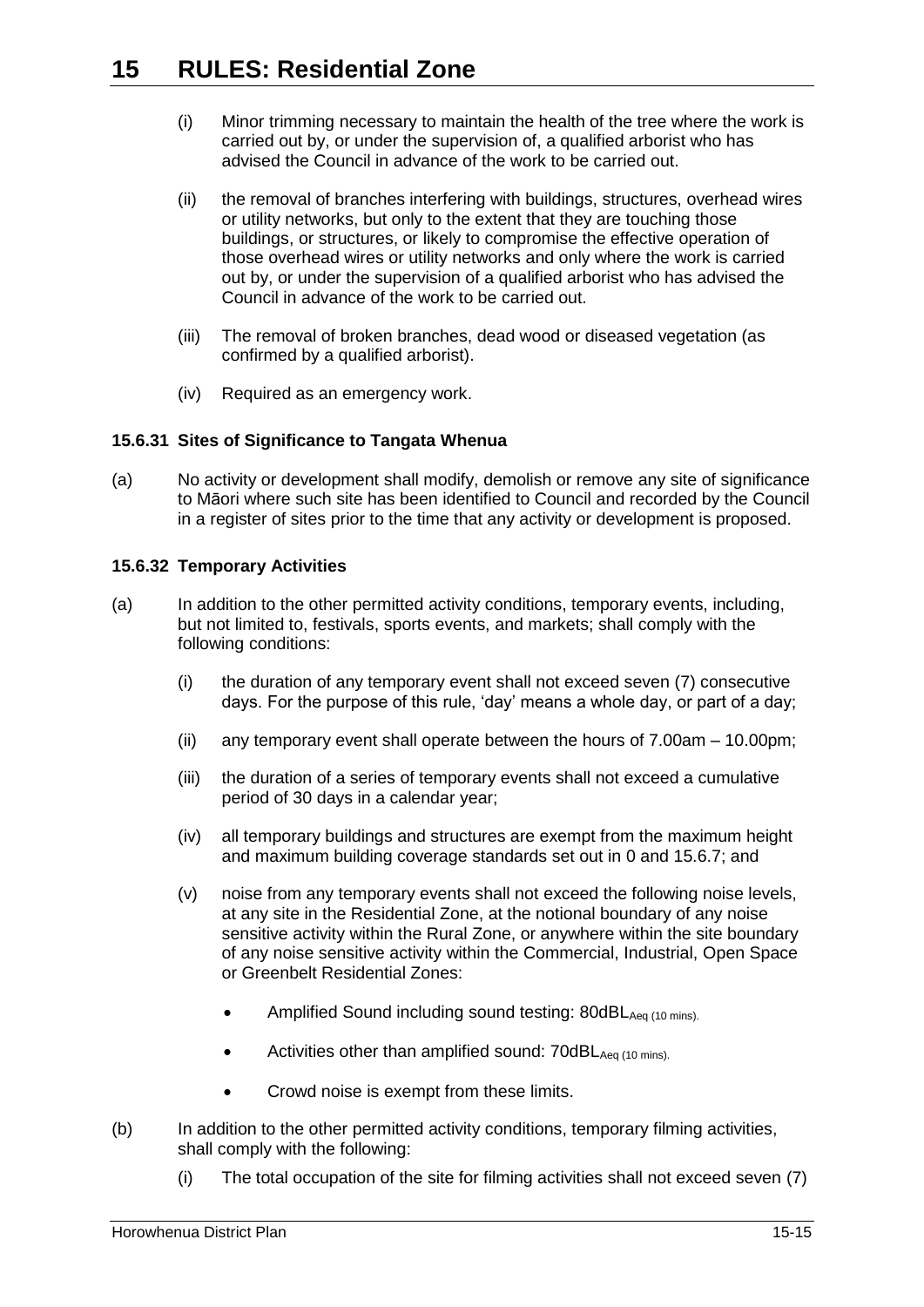consecutive days.

(ii) All temporary buildings and structures are exempt from the maximum height and maximum building coverage standards set out in [0](#page-5-2) and [15.6.7.](#page-7-0)

## <span id="page-15-0"></span>**15.6.33 Temporary Military Training Activities**

- (a) All temporary military training activities shall, in addition to the other conditions, also comply with the following conditions:
	- (i) No permanent structures shall be constructed.
	- (ii) The activity shall not require excavation (permanent or mechanical), unless provided for in this District Plan.
	- (iii) The duration of any temporary military training activity shall not exceed 31 consecutive days.
	- (iv) Noise generated from mobile sources (other than weapons firing and use of explosives) shall be assessed in accordance with and not exceed the limits as set out in Table 2 of NZS 6803:1999 Acoustics - Construction noise.

Noise levels shall be measured and assessed in accordance with that Standard as if it were construction noise.

- (v) Noise generated from any fixed source (other than weapons firing and/or use of explosives) shall not exceed the following limits when measured at the site boundary:
	- On any day
		- 7.00am 7.00pm: 55 dB  $L_{Aeq(15min)}$
		- $-$  7.00pm 10.00pm: 50 dB  $L_{Aeq(15min)}$
		- 10.00pm 7.00am:  $45$  dB LAeg(15min)
		- 10.00pm 7.00am: 75 dB  $L_{AEmax}$

Noise levels shall be measured and assessed in accordance with the provisions of NZS 6801:2008 Acoustics - Measurement of environmental sound and assessed in accordance with the provisions of NZS 6802:2008 Acoustics - Environmental noise.

(vi) Noise generated from the use of helicopters shall be assessed in accordance with NZS6807:1994 Noise Management and Land Use Planning for Helicopter Landing Areas and comply with the limits set out therein.

Noise levels shall be measured in accordance with NZS6801:2008 Acoustics - Measurement of Sound.

- (vii) Any training activities involving the use of explosives and/or firing of weapons shall comply with either:
	- The separation distances identified in Table 15-3; or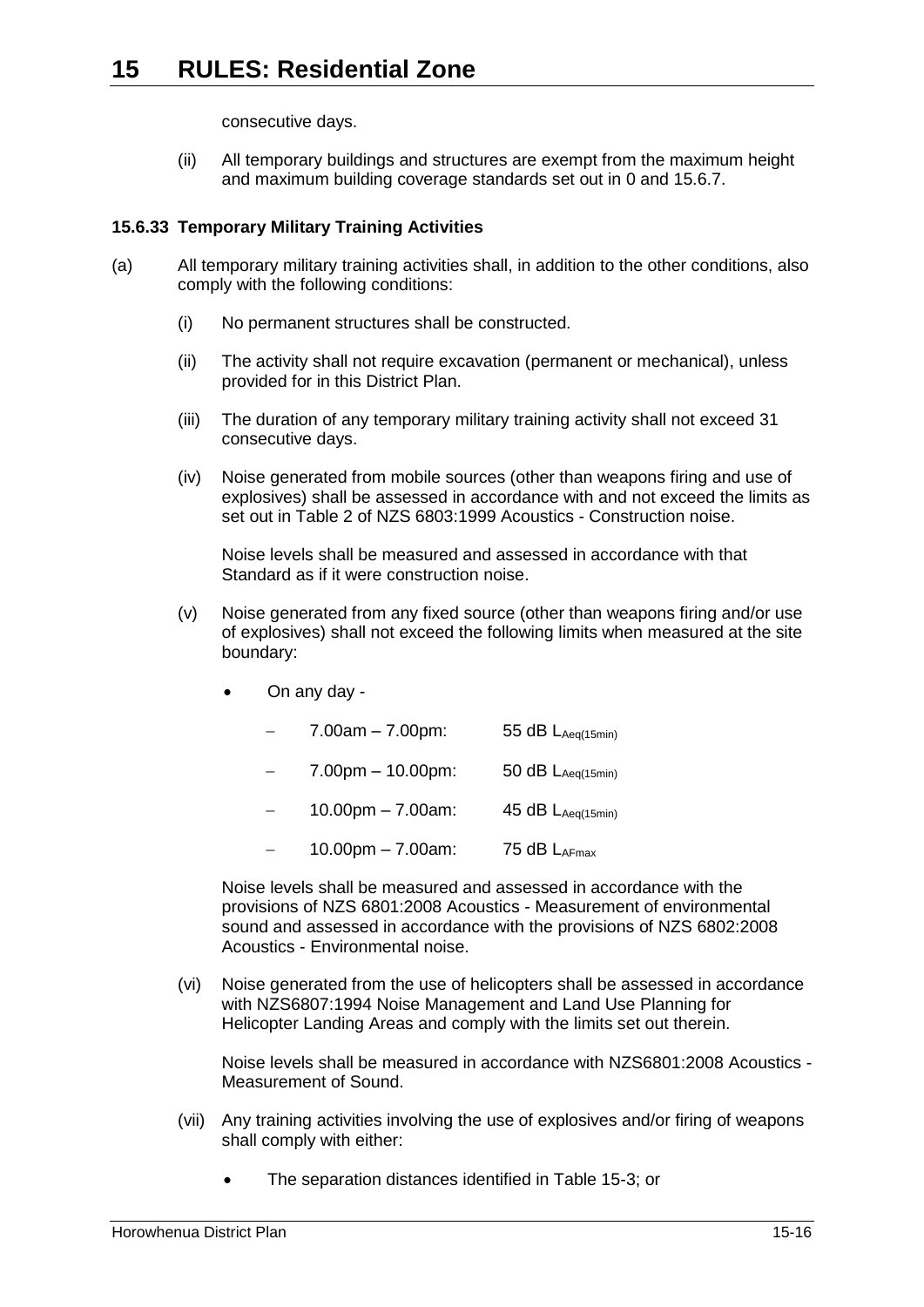- If minimum separation distances in Table 15-3 cannot be met:
	- Daytime sound levels do not exceed a peak sound pressure level of 120 dBC when measured at the site boundary; and
	- Night time sound levels do not exceed a peak sound pressure level of 90 dBC when measured at the site boundary; and
	- Provided the New Zealand Defence Force produces and undertakes the activity in accordance with a Noise Management Plan submitted to the Council at least 15 working days prior to the activity being undertaken (refer 28.2.6 for information requirements for Noise Management Plan).

| Table 15-3: Separation Distances for Temporary Military Training Activities involving |  |  |
|---------------------------------------------------------------------------------------|--|--|
| explosives and/or weapons.                                                            |  |  |

| Type of military noise source                                           | <b>Standards</b>                       |                                                                                     |
|-------------------------------------------------------------------------|----------------------------------------|-------------------------------------------------------------------------------------|
|                                                                         | Time (Monday to<br>Sunday)             | Separation distance required<br>from any site within the<br><b>Residential Zone</b> |
| 1. Live firing of weapons and<br>single or multiple explosive<br>events | 7.00am to 7.00pm<br>(daytime hours)    | At least 1500m                                                                      |
|                                                                         | 7.00pm to 7.00am<br>(night time hours) | At least 4500m                                                                      |
| 2. Firing of blank ammunition                                           | 7.00am to 7.00pm<br>(daytime hours)    | At least 750m                                                                       |
|                                                                         | 7.00pm to 7.00am<br>(night time hours) | At least 2250m                                                                      |

### **15.6.34 Relocated Buildings**

- (a) The relocated building shall be up to and including  $40m^2$  in gross floor area; or
- <span id="page-16-0"></span>(b) The relocated building shall be intended for use as a residential dwelling or family flat and be originally designed, built and used as a residential dwelling; and comply with the following:
	- (i) A building pre-inspection report shall be submitted by the owner of the relocated building (referred to in this rule as "the Owner") to the Planning Services Manager at the same time as an application is made for a building consent for the relocated building. That report shall be on the form in Schedule 15 and is to identify all reinstatement works that are to be completed to the exterior of the building.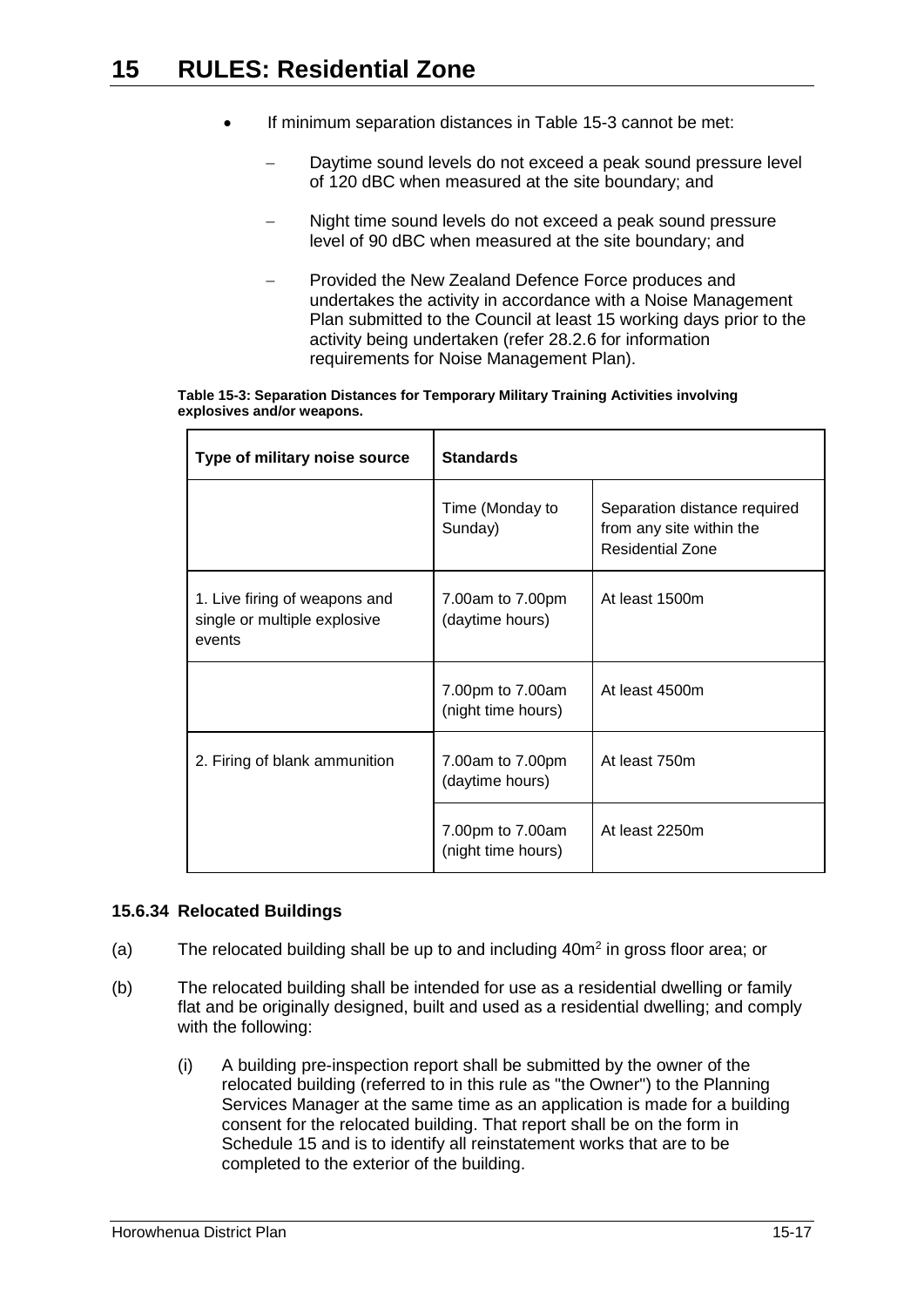- (ii) The building pre-inspection report shall be prepared by:
	- A Horowhenua District Council Building Compliance Officer (or equivalent);
	- A member of the New Zealand Institute of Building Surveyors;
	- A licensed building practitioner (carpenter or design category); or
	- A building inspector from the local authority where the building is being relocated from.
- (iii) The Owner must deposit a refundable monitoring fee of \$1,500 with the Council at the same time as submitting the building pre-inspection report with the Council.
- (iv) The relocated building shall be located on permanent foundations approved by building consent, no later than 2 months from the building being moved to the site.
- (v) All reinstatement work required in the Condition Table in Section 2.0 of the building pre-inspection report to reinstate the exterior of any relocated building shall be completed within 9 months of the building being delivered to the site.
- (vi) The Owner must complete the Owner Certificate and Declaration in Section 7.0 of the building pre-inspection report to certify to the Council that all of the reinstatement work will be completed within 9 months of the building being delivered to the site.

*Note: Photographs showing progress of reinstatement works may be provided to Council's Environmental Compliance Officer. A final site inspection will still be required to determine compliance on completion of reinstatement works.*

## <span id="page-17-0"></span>**15.7 MATTERS OF CONTROL AND CONDITIONS FOR CONTROLLED ACTIVITIES**

The matters over which Council has reserved its control and the conditions are detailed below for each controlled activity:

#### <span id="page-17-1"></span>**15.7.1 Relocated Buildings (Refer to Rule [15.2\(a\)\)](#page-2-1)**

- (a) Matters of Control
	- (i) The length of time taken to re-construct, repair, or refurbish the building.
	- (ii) Conditions for upgrading the exterior of the building and upgrading and reinstating the site, including any one or more of the following:
		- redecoration or reinstatement of any roof or exterior cladding:
		- reinstatement of any porches, terraces, baseboards and steps;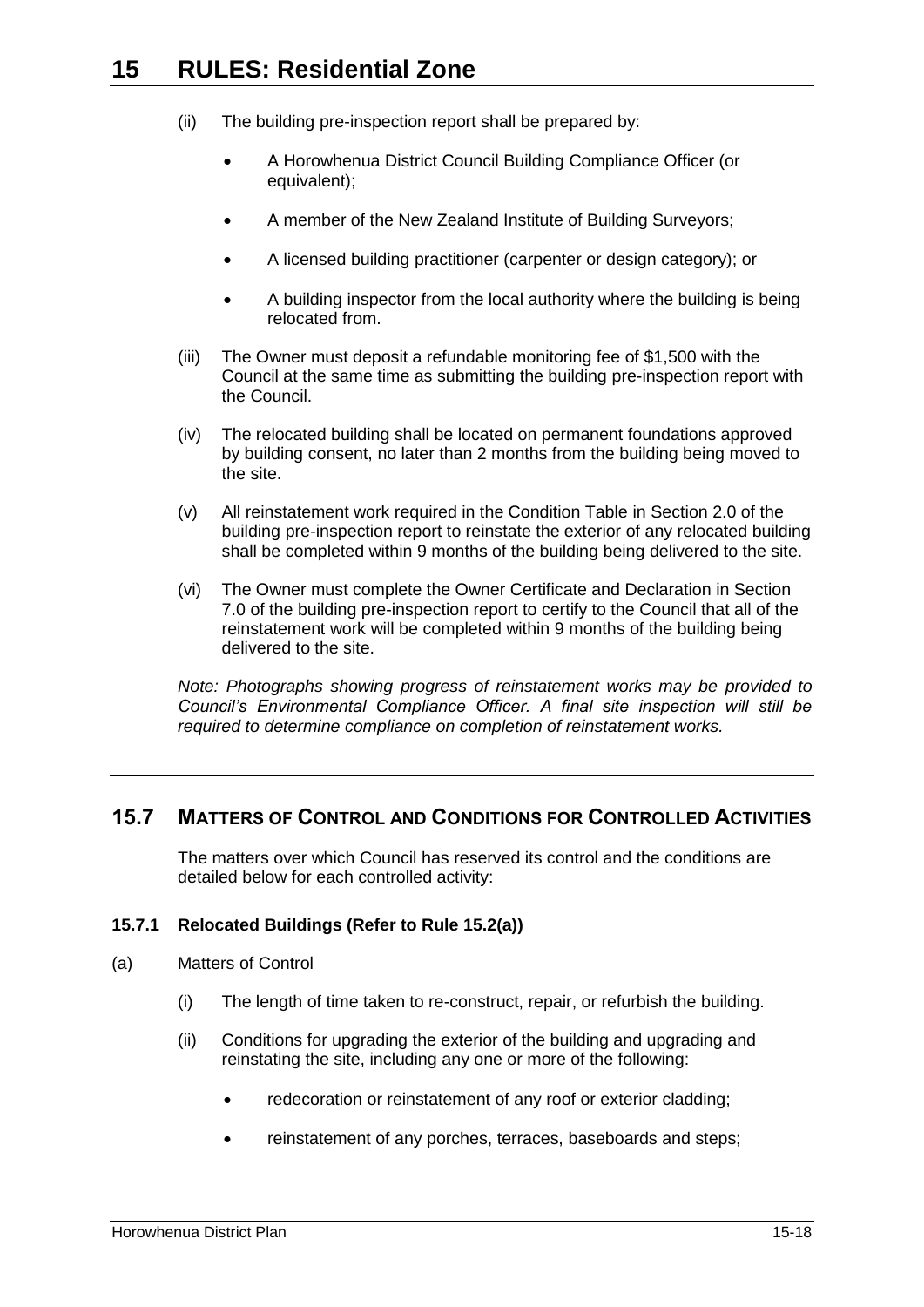- replacement of broken window panes, broken or rotten timber, guttering, drainpipes;
- reinstatement of that part of a dwelling where a chimney has been removed;
- reinstatement of the site and access to the site; or
- details and length of time to complete site landscaping.
- (iii) A bond, of the nature provided for in the RMA, further secured by deposits of cash with the District Council, bank guarantee, or otherwise, to the satisfaction of the District Council, to ensure compliance with consent conditions.
- (b) Conditions
	- (i) Relocated buildings shall comply, in all respects, with the relevant permitted activity conditions in other parts of the District Plan.
	- (ii) The bond shall be paid prior to the movement of the building to its new site, and shall be to the value of the work required, as assessed by a suitably qualified person approved by the Group Manager – Customer and Community Services at the cost of the applicant. The required work will be expected to be completed within a 12 month period. Portions of the bond may be refunded as substantial portions of the work are completed.
- (c) Non-Notification
	- (i) Under section 77D of the RMA, an activity requiring resource consent under Rule [15.7.1](#page-17-1) shall not be publicly notified, except where:
		- The Council decides special circumstances exist (pursuant to Section 95A(4), or
		- The applicant requests public notification (pursuant to Section 95A(2)(b)

### <span id="page-18-0"></span>**15.7.2 Historic Heritage – Buildings (Refer to Rule [15.2\(b\)\)](#page-2-2)**

- (a) Matters of Control
	- (i) The potential effects of earthquake strengthening work on the heritage values associated with the building.

### <span id="page-18-1"></span>**15.7.3 Temporary Filming Activities (Refer to Rule [15.2\(c\)\)](#page-2-3)**

- (a) Matters of Control
	- (i) The hours of operation of the temporary filming activity.
	- (ii) The size and positioning of temporary buildings and structures.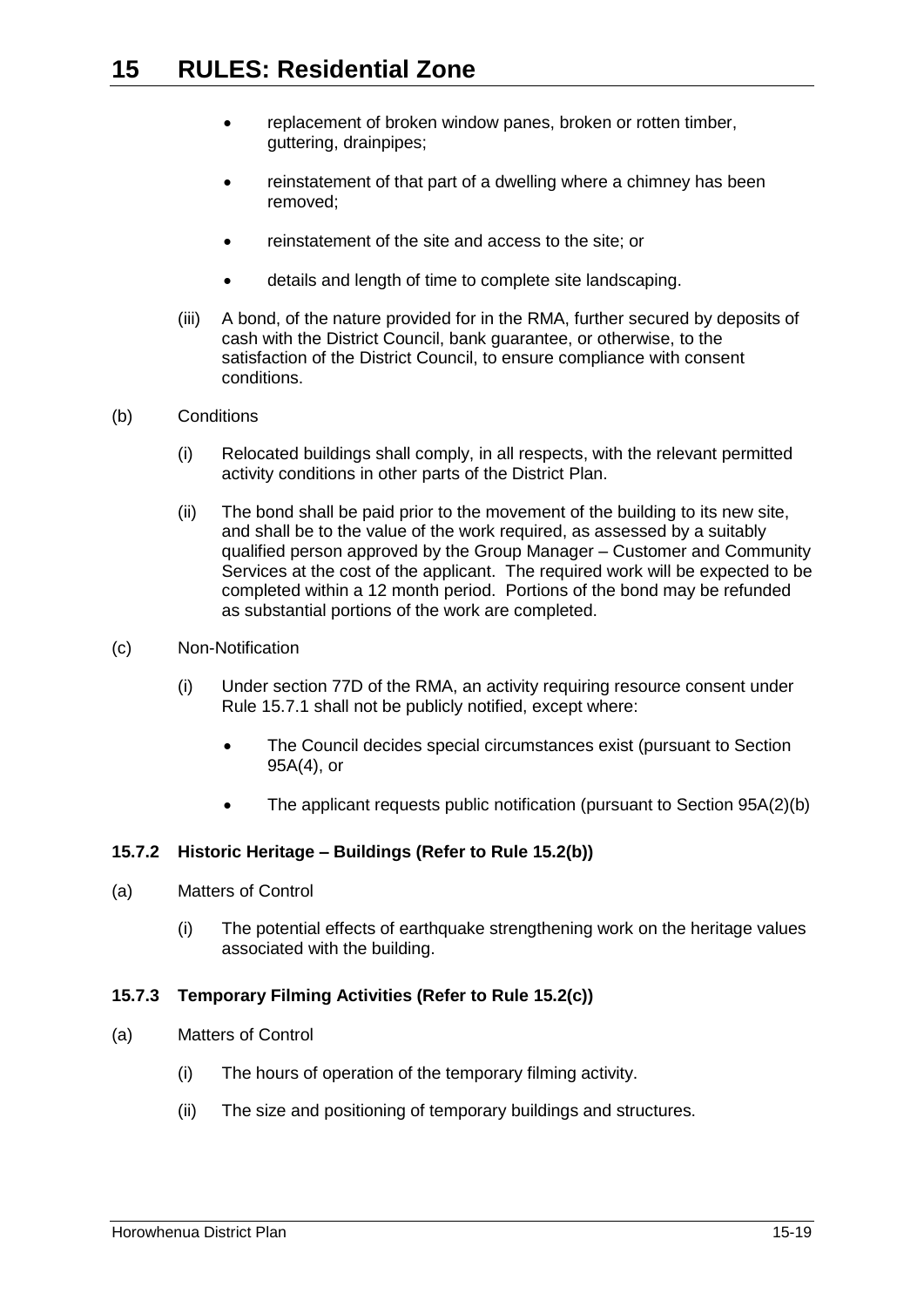- (iii) The provision of safe and efficient vehicular access and car parking (where this is chosen to be provided) for staff, service delivery and customers or the public.
- (iv) Where appropriate, the provision of safe pedestrian entry and exit.
- (v) The provision for waste collection, storage and site cleanup.
- (vi) The actual and potential adverse effects on the amenity of the surrounding environment, and any measures to avoid, remedy or mitigate these effects.
- (vii) The actual and potential adverse effects on the safety and efficiency of the road network, and any measures to avoid, remedy or mitigate these effects.
- (viii) The actual and potential adverse effects on recreation, heritage or cultural values, and any measures to avoid, remedy or mitigate these effects.
- (b) Conditions
	- (i) The duration of the temporary filming activity shall not exceed 31 consecutive days. For the purpose of this rule, 'day' means a whole day, or part of a day.
	- (ii) Submit a draft management plan demonstrating how the temporary filming activity avoids, remedies or mitigates adverse effects on local amenity. The scale and detail of this draft management plan is to be commensurate with the scale of the temporary filming activity and the nature of the potential effects on local amenity.

### <span id="page-19-0"></span>**15.7.4 Temporary Military Training Activities (Refer to Rule [15.2\(d\)\)](#page-2-4)**

- (a) Matters of Control
	- (i) The size and positioning of buildings and structures;
	- (ii) The measures used to avoid, remedy or mitigate adverse effects from excavation;
	- (iii) Methods to manage effects on the amenity and character of the area as a result of non-compliance with the noise and duration permitted activity conditions;
	- (iv) The actual and potential adverse effects on the safety and efficiency of the road network, as a result of additional traffic generation for a prolonged period of time; and
	- (v) The provision of safe and efficient vehicular access and on-site car parking (where this is chosen to be provided) to avoid, remedy or mitigate potential traffic effects.

### <span id="page-19-1"></span>**15.7.5 Subdivision of Land (Refer to Rule [15.2\(e\)\)](#page-2-5)**

- (a) Matters of Control
	- (i) The design and layout of the subdivision, including the size, shape and position of any lot, including the future land use and development of each lot.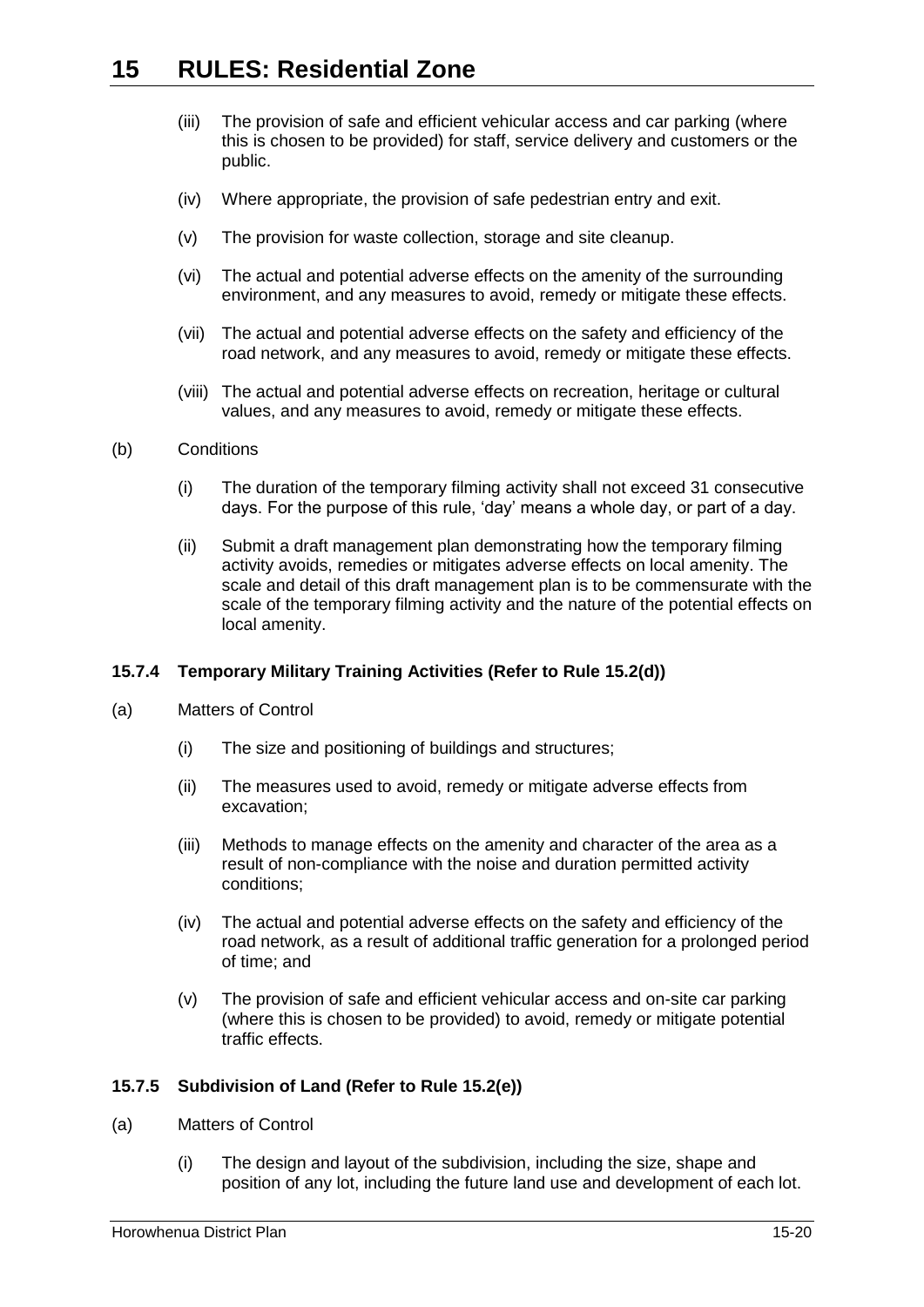In addition, the location of building sites, separation distances, orientation of buildings, and screening/landscape treatment.

- (ii) The amalgamation of any proposed allotments or balance areas to existing titles of land.
- (iii) The provision of any new roads, cycleways, footpaths, provision of linkages to existing roads, access over or under railway lines, the diversion or alteration of any existing roads, the provision of access, passing bays, manoeuvring areas, and any necessary easements.
- (iv) The provision of servicing, including water supply, wastewater systems, stormwater management and disposal, streetlighting, telecommunications and electricity and, where applicable gas.
- (v) Provision of reserves, esplanade reserves, esplanade strips and access strips, including connections to existing and future reserves.
- (vi) Effects on significant sites and features, including natural, cultural, archaeological and historical sites.
- (vii) Site contamination remediation measures and works.
- (viii) Avoidance or mitigation of natural hazards. (Note: Refer to the "Risks and Responsibilities: Report of the Manawatu-Wanganui Regional Lifelines Project" (No. 2005/EXT/622) prepared by the Manawatu-Wanganui CDEM Group for information about natural hazards that may be relevant to the subject site).
- (ix) Management of construction effects, including traffic movements, hours of operation, noise, earthworks and erosion and sediment control.
- (x) Staging of the subdivision.
- (xi) In accordance with any applicable Structure Plan in Schedule 8.
- (xii) Compliance with the Council's Subdivision and Development Principles and Requirements (Version: July 2014).
- (xiii) Those matters described in Sections 108 and 220 of the RMA.
- <span id="page-20-1"></span><span id="page-20-0"></span>(b) Conditions
	- (i) Minimum Allotment Area and Shape

Each allotment shall comply with the following site area and shape factor standards for each settlement set out in below.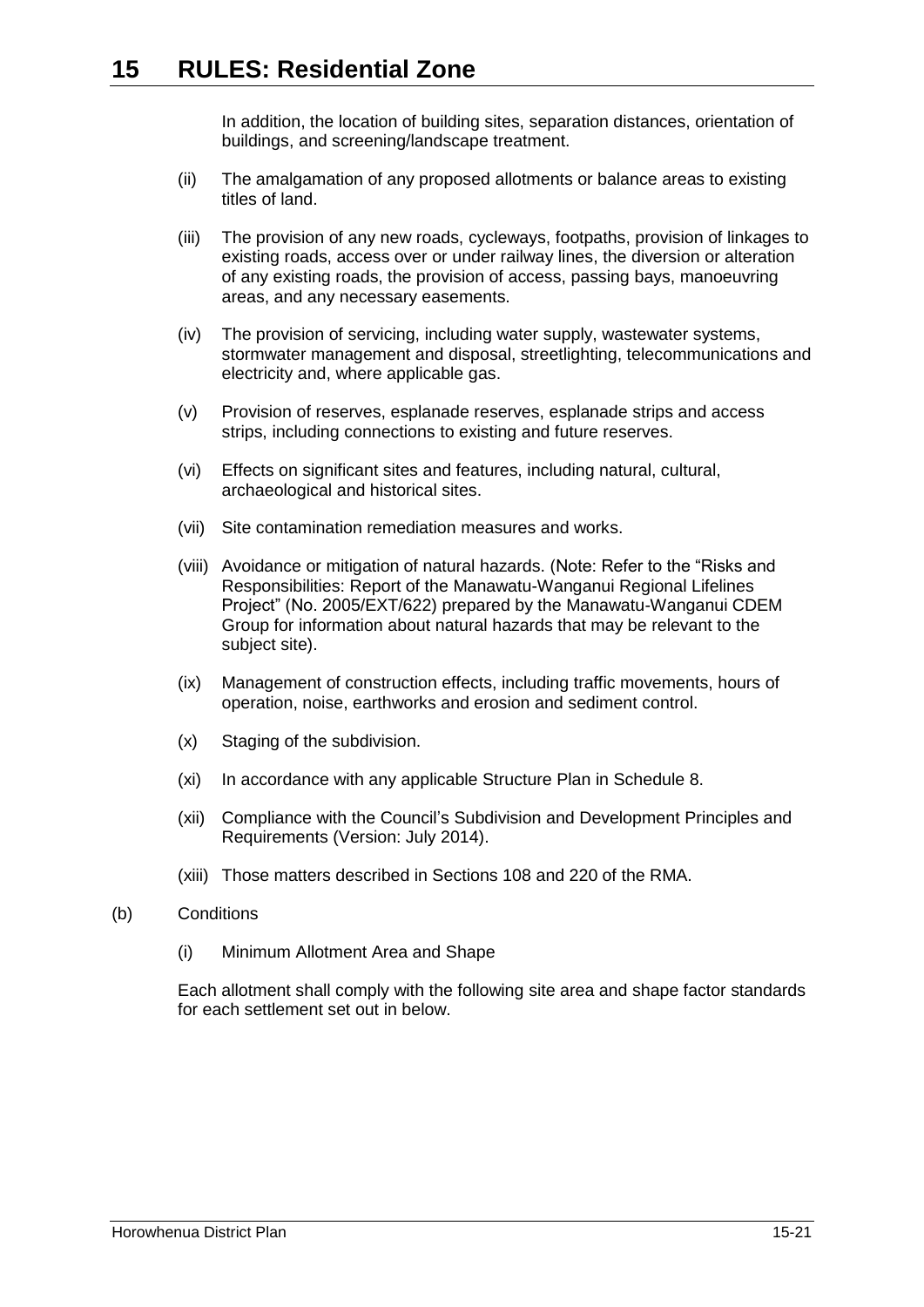| Type of Allotment, or<br><b>Subdivision</b>                                    | <b>Pre-Requisite</b><br><b>Conditions</b>                                                                                                                                                                                                                                                                              | Minimum Net Site Area/<br><b>Minimum Average Site</b><br>Area                                                                                                                                                                                                                                                                                                                                                                                  | <b>Minimum Shape</b><br><b>Factor</b> |
|--------------------------------------------------------------------------------|------------------------------------------------------------------------------------------------------------------------------------------------------------------------------------------------------------------------------------------------------------------------------------------------------------------------|------------------------------------------------------------------------------------------------------------------------------------------------------------------------------------------------------------------------------------------------------------------------------------------------------------------------------------------------------------------------------------------------------------------------------------------------|---------------------------------------|
| Levin, Foxton, Foxton Beach and Shannon                                        |                                                                                                                                                                                                                                                                                                                        |                                                                                                                                                                                                                                                                                                                                                                                                                                                |                                       |
| <b>Residential Allotments</b><br>(other than infill<br>subdivision allotments) | Nil                                                                                                                                                                                                                                                                                                                    | 330m <sup>2</sup> provided that the<br>average area of all<br>allotments which are<br>available for residential<br>purposes shall be not less<br>than 600 square metres.<br>In calculating this averaged<br>area, any allotment or<br>balance area having an<br>area larger than 680<br>square metres shall be<br>counted as having 680<br>square metres. Averaging<br>applies only to subdivisions<br>creating more than 2 new<br>allotments. | 18 metres diameter                    |
| Residential Infill<br>Allotments                                               | The allotment being<br>subdivided<br>Shall have no more than<br>1200 square metres area<br>and contain no buildings;<br>or<br>Shall have no more than<br>2025 square metres area<br>and shall contain a<br>residential building or<br>buildings.<br>Subdivisions shall not<br>create more than 3 infill<br>allotments. | 330 <sup>m²</sup>                                                                                                                                                                                                                                                                                                                                                                                                                              | 13 metres diameter                    |
| Shannon Special<br>Residential Zone<br>Thomson Street/ Nathan<br>Terrace       | Nil                                                                                                                                                                                                                                                                                                                    | 2,000m <sup>2</sup>                                                                                                                                                                                                                                                                                                                                                                                                                            | 20 metres diameter                    |
| <b>Fairfield Road Special</b><br><b>Residential Overlay</b>                    | Nil                                                                                                                                                                                                                                                                                                                    | 1,000m <sup>2</sup> provided that the<br>average area of all<br>allotments which are<br>available for residential<br>purposes shall be not less<br>than 1500m <sup>2</sup> .                                                                                                                                                                                                                                                                   | 20 metres diameter                    |
| <b>Residential Allotments</b><br>Within the Low Density<br>Overlay             | Nil                                                                                                                                                                                                                                                                                                                    | 1,000m <sup>2</sup> provided that the<br>average area of all<br>allotments which are<br>available for residential<br>purposes shall be not less<br>than $2,000m^2$ .                                                                                                                                                                                                                                                                           | 18 metres diameter                    |

**Table 15-4: Standards Applying to Subdivision and Residential Dwelling Units**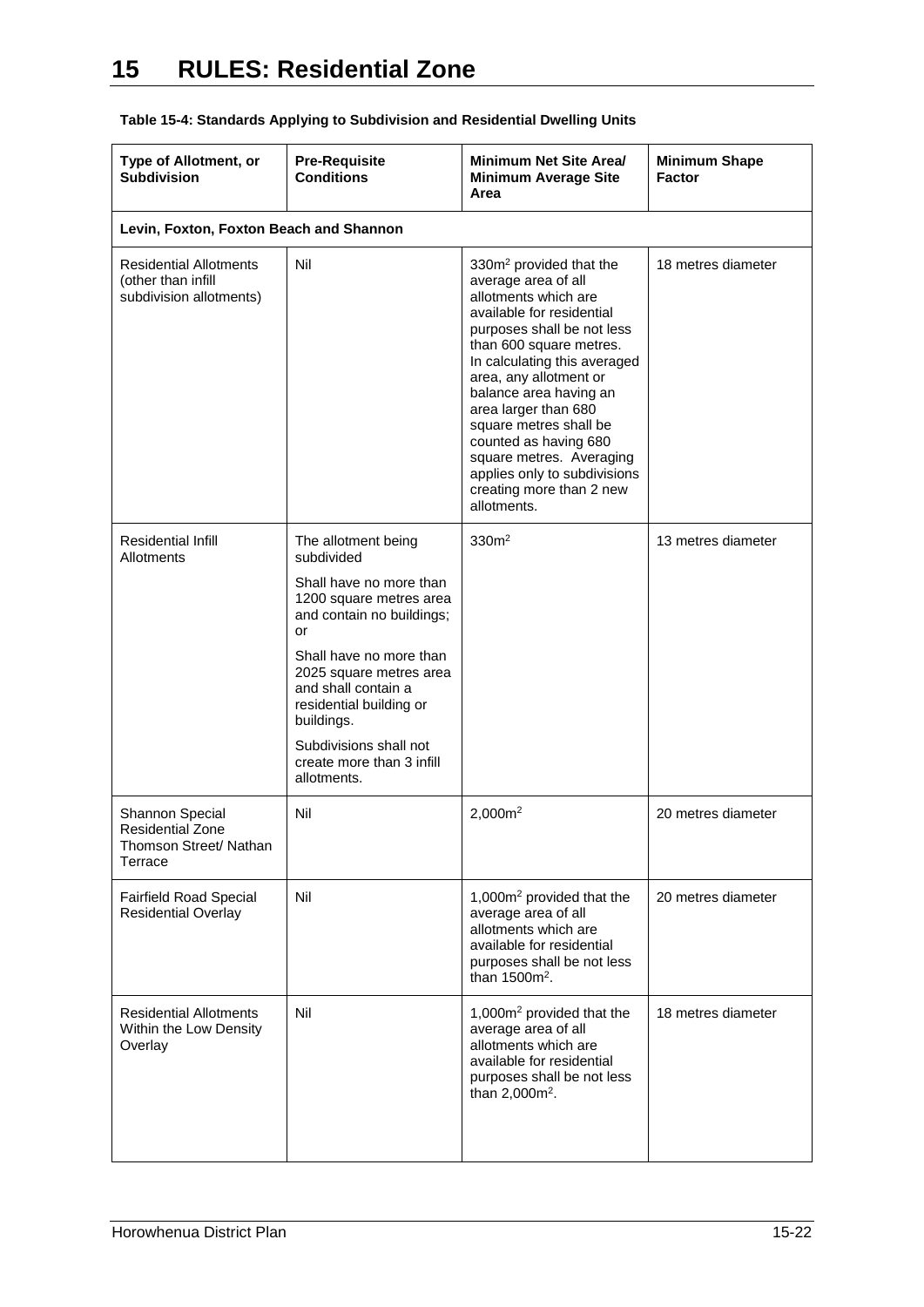| Waitarere Beach, Mangaore and Tokomaru                        |                                                            |                                                     |                    |
|---------------------------------------------------------------|------------------------------------------------------------|-----------------------------------------------------|--------------------|
| <b>Residential Allotments</b>                                 | Where reticulated<br>sewerage disposal is<br>available     | 800m <sup>2</sup>                                   | 18 metres diameter |
| Low Density Area<br>Where reticulated<br>sewerage disposal is | 1,000m <sup>2</sup>                                        | 18 metres diameter                                  |                    |
|                                                               | available                                                  | Minimum average site area<br>of 2,000m <sup>2</sup> |                    |
| <b>Hokio Beach and Waikawa Beach</b>                          |                                                            |                                                     |                    |
| <b>Residential Allotments</b>                                 | Where reticulated<br>sewerage disposal is<br>available     | 800m <sup>2</sup>                                   | 18 metres diameter |
| <b>Boundary Adjustment</b>                                    | Where reticulated<br>sewerage disposal is not<br>available | 800m <sup>2</sup>                                   | 18 metres diameter |
| Low Density Area                                              | Where reticulated                                          |                                                     | 18 metres diameter |
|                                                               | sewerage disposal is not<br>available                      | Minimum average site area<br>of 2,000m <sup>2</sup> |                    |
| <b>Ohau and Manakau</b>                                       |                                                            |                                                     |                    |
| <b>Residential Allotments</b><br>(Ohau West and<br>Manakau)   | Where reticulated<br>sewerage disposal is<br>available     | 2,000m <sup>2</sup>                                 | 18 metres diameter |
| Boundary Adjustment                                           | Where reticulated<br>sewerage disposal is not<br>available | 2.000m <sup>2</sup>                                 | 18 metres diameter |
| <b>Residential Allotments</b><br>(Ohau East)                  | Where reticulated<br>sewerage disposal is not<br>available | 5,000m <sup>2</sup>                                 | 18 metres diameter |

Advice Note: Infill subdivisions shall be assessed according to the least restrictive activity status that is applicable. For example, a subdivision satisfying all Controlled Activity conditions contained within Table 15-4 shall be assessed as a Controlled Activity in accordance with Rule 15.2(e), not as a Restricted Discretionary Activity in accordance with Rule 15.3(k).

If an infill subdivision does not comply with the Controlled Activity standards set out in Table 15-4, but does comply with the Restricted Discretionary Standards set out in Table 15-5, the subdivision shall be assessed in accordance with Rule 15.3(k), not rule 15.3(b).

Note: In calculating the minimum average site area, any allotment or balance area having an area larger than  $5000m^2$  shall be counted as having  $5000m^2$ .

(ii) Water Supply Disposal, Wastewater and Other Services

All subdivisions shall comply with the requirements as specified set out in Chapter 24.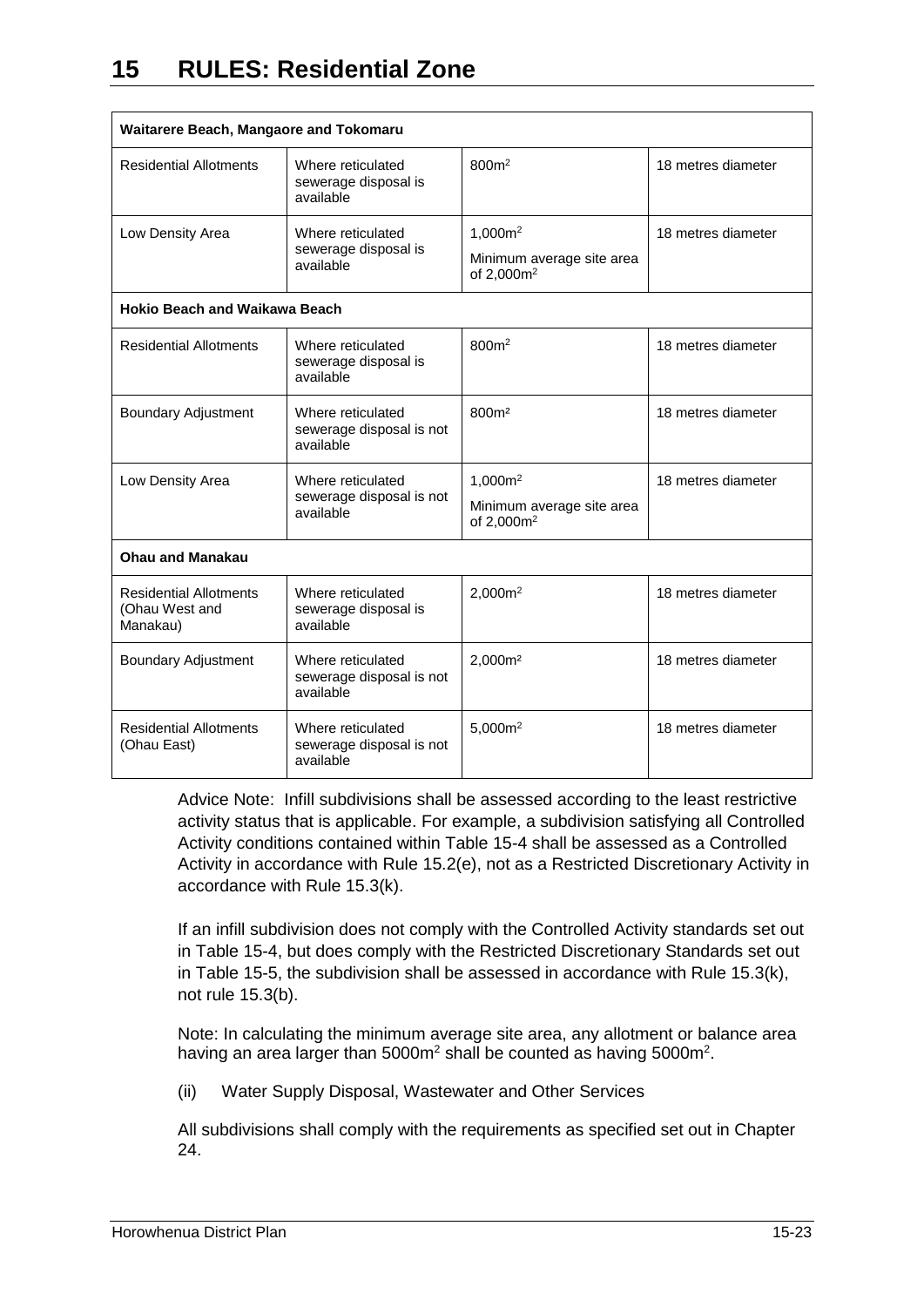#### (iii) Roads and Access

All subdivisions shall comply with the requirements as specified in Chapter 21.

(iv) Network Utilities

There shall be no minimum site area requirements for lots for network utility purposes.

(v) Structure Plans

Where any land is within a Structure Plan area in Schedule 8, all subdivisions shall be in accordance with the requirements as specified in the Structure Plan.

## <span id="page-23-0"></span>**15.7.6 Boundary Adjustment - Flood Hazard Overlay Areas (Refer Rule [15.2\(f\)\)](#page-2-6)**

- (a) Matters of Control
	- (i) The probability and magnitude of the natural hazard event, and the type, scale and distribution of the risks from the natural hazard. Includes consideration of the influence of climate change, adopting a precautionary approach for the frequency and intensity of events.
	- (ii) The location, nature, scale and design of the allotments, their intended use, and the degree to which people or property are put at risk as a result of the subdivision.
	- (iii) Avoidance or mitigation measures to address the risks from natural hazards.
	- (iv) The effects of the mitigation measures in terms of any increasing the likelihood of erosion, inundation or any other hazard event occurring, or increasing its magnitude on the site and to other properties which may or may not currently be at risk from the effects of the natural hazards.

### <span id="page-23-1"></span>**15.7.7 Fairfield Road Special Residential Overlay Area (Refer Rule [15.2\(g\)\)](#page-2-7)**

- (a) Matters of Control
	- (i) The protection of the seventeen Phoenix Palms and yew hedge on the site, including in relation to the siting of any dwelling, except where the palms and the hedge have to be removed to accommodate one single road (including road reserve) into the property.

# <span id="page-23-2"></span>**15.8 MATTERS OF DISCRETION AND CONDITIONS FOR RESTRICTED DISCRETIONARY ACTIVITIES**

The matters over which Council has restricted its discretion for each restricted discretionary activity, and the conditions for each activity, are detailed below: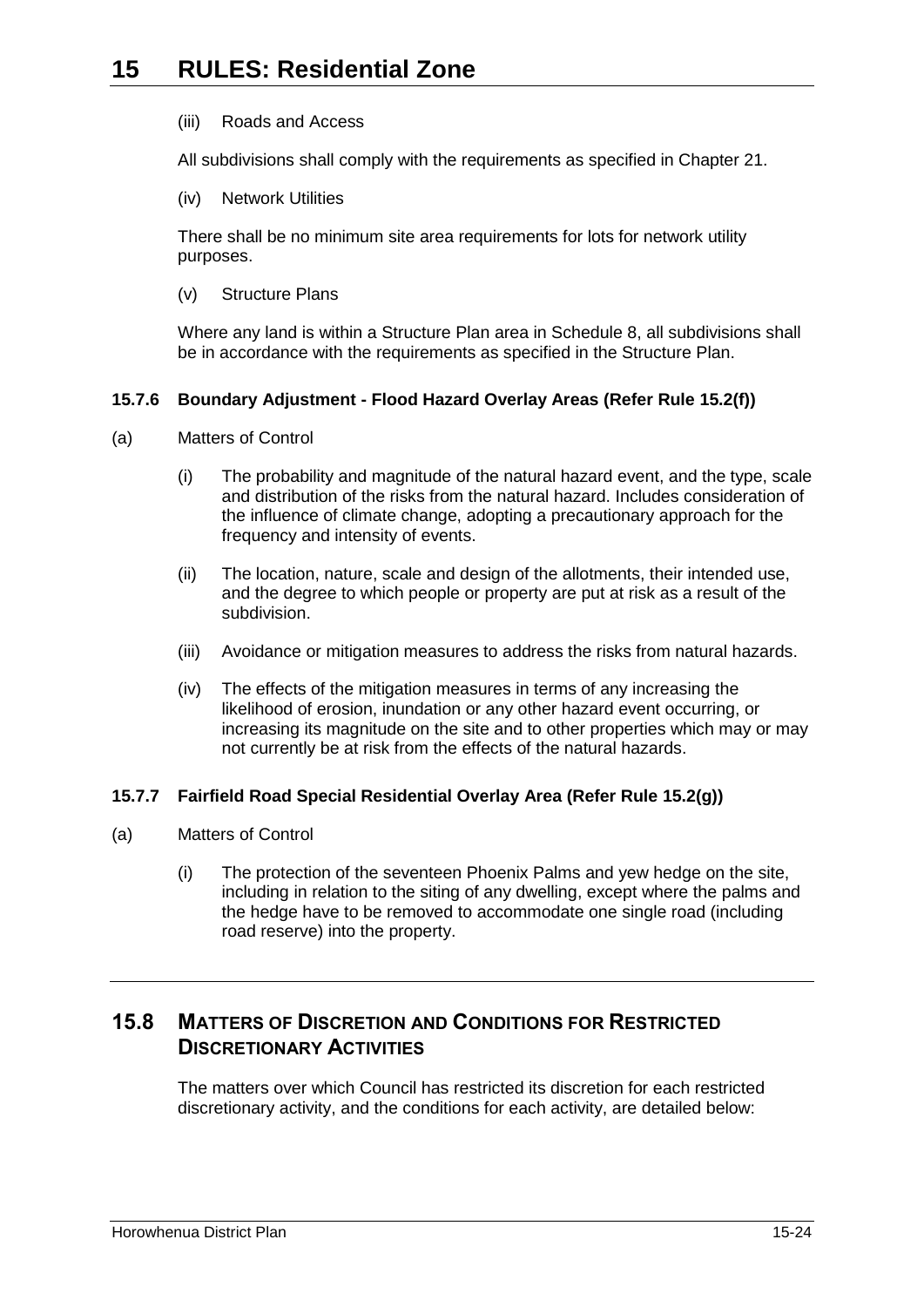#### <span id="page-24-0"></span>**15.8.1 Non-compliance with Permitted Activity Conditions (Rule [15.6\)](#page-5-0) and Permitted Activity Conditions in Chapters 21, 22, 23 and 24. (Refer to Rule [15.3\(a\)\)](#page-3-0):**

- (a) Matters of Discretion
	- (i) Avoiding, remedying or mitigating of any effects deriving from non-compliance with the particular condition(s) that is not met, except where specifically identified in other rules below.

#### <span id="page-24-1"></span>**15.8.2 Non-Compliance with Controlled Activity Conditions Rule [15.7](#page-17-0) (Refer to Rule [15.3\(b\)\)](#page-3-1)**

- (a) Matters of Discretion
	- (i) Avoiding, remedying or mitigating of any effects deriving from non-compliance with the particular condition(s) that is not met, except where specifically identified in other rules below.

#### **15.8.3 Non-Compliance with Road Setback Rule [15.6.4\(a\)](#page-6-0) (Refer to Rule [15.3\(a\)\)](#page-3-0)**

- (a) Matters of Discretion
	- (i) The effect of the design and appearance of the building on the overall streetscape, amenities and character of the locality.
	- (ii) The effect of the proposal on the safety, efficiency, or convenience of any adjoining road or footpath.
	- (iii) Where the building is intended to house vehicles, the ability to gain access into and out of the building from the road without interfering with the safety or convenience of any road or footpath user.
	- (iv) The effect of the building's location on opportunities for access to the rear of the site.

#### <span id="page-24-2"></span>**15.8.4 Non-Compliance with Fencing Rule [15.6.9](#page-7-1) (Refer to Rule [15.3\(a\)\)](#page-3-0)**

- (a) Matters of Discretion
	- (i) The height, design and visual appearance of the fence
	- (ii) The impact of the fence on the existing street character
	- (iii) The visual contribution the fence makes to the streetscene
	- (iv) The impact that the fence may have on the perceived safety of motorists and pedestrians
- (b) Non-Notification
	- (i) Under Section 77D of the RMA, an activity requiring resource consent under Rule [15.8.4](#page-24-2) shall not be publicly notified, except where: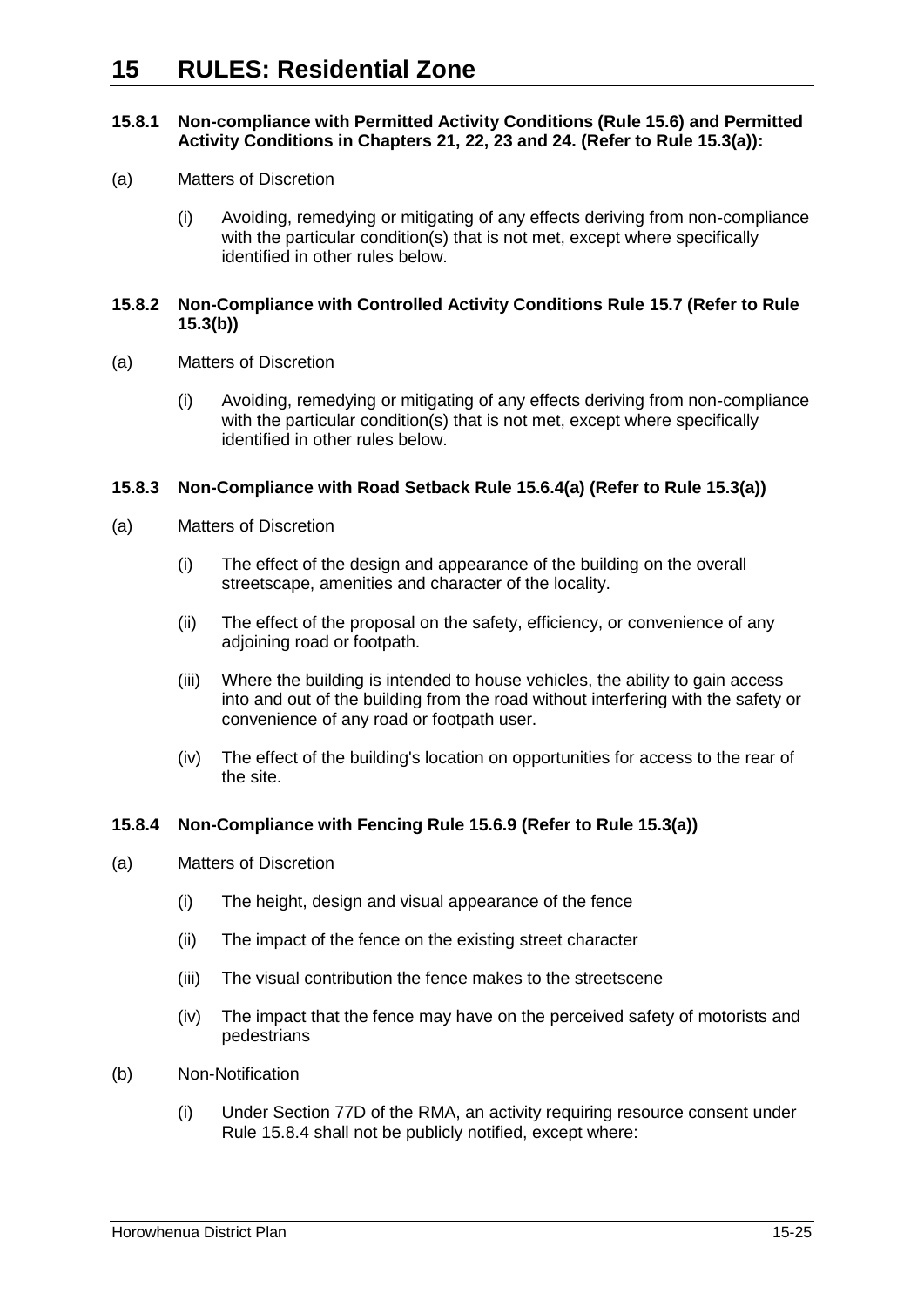- The Council decides special circumstances exist (pursuant to Section 95A(4)), or
- The applicant requests public notification (pursuant to Section 95A(2)(b)).

## **15.8.5 Non-Compliance with Home Occupations Rule [15.6.10](#page-8-2) (Refer to Rule [15.3\(a\)\)](#page-3-0)**

- (a) Matters of Discretion
	- (i) Avoiding, remedying or mitigating of any effects deriving from non-compliance with the particular condition(s) that are not met.
- (b) Conditions
	- (i) The total floor area dedicated to home occupations on a site, shall not exceed 70m².

## <span id="page-25-0"></span>**15.8.6 Flood Hazard Overlay Areas (Refer to Rule [15.3\(c\)\)](#page-3-2)**

- (a) Matters of Discretion
	- (i) The probability and magnitude of the natural hazard event, and the type, scale and distribution of the risks from the natural hazard. Includes consideration of the influence of climate change, adopting a precautionary approach for the frequency and intensity of events.
	- (ii) The location, nature, scale and design of the buildings, earthworks or allotments, its intended use, including whether the building, earthworks or use is temporary or permanent, and the degree to which people or property are put at risk as a result of the activity.
	- (iii) Avoidance or mitigation measures to address the risks from natural hazards.
	- (iv) The effects the mitigation measures in terms of increasing the likelihood of erosion, inundation or any other hazard event occurring, or increasing its magnitude, including to other properties which may or may not currently be at risk from the effects of the natural hazards.
	- (v) The effects on the effectiveness of existing flood hazard avoidance or mitigation measures, including works and structures within river and drainage schemes, natural landforms that protect against inundation, and overland stormwater flow paths.

### <span id="page-25-1"></span>**15.8.7 Medium Density Development within Levin, Foxton Beach and Waitarere Beach (Refer to Rule [15.3\(d\)\)](#page-3-3)**

- (a) Matters of Discretion
	- (i) Matters in Schedule 10 Medium Density Residential Development Design Guide.
	- (ii) The site layout and configuration of residential units.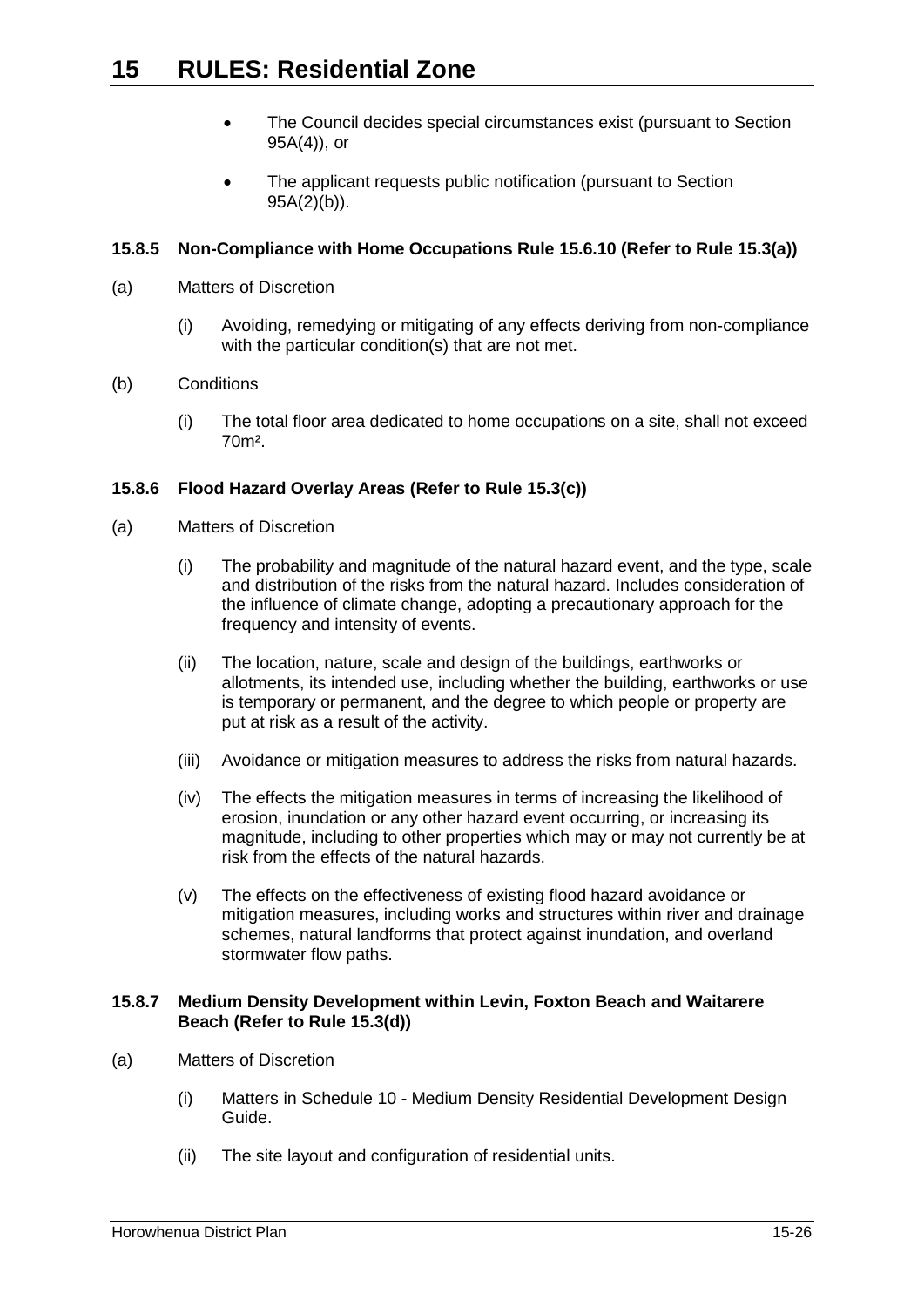- (iii) The provision of quality on-site amenity.
- (iv) The management of stormwater, wastewater, water supply and other servicing.
- (v) The design and appearance of buildings, fencing and hard surfacing, and their maintenance.
- (vi) The maintenance of amenity values at the site boundary and management of adverse effects on adjoining and adjacent properties.
- (vii) The potential visual effects of the development and level of change to the character of the existing urban environment.
- (viii) The design and ongoing maintenance of landscaping within the site.
- (ix) The provision of adequate , manoeuvring and safe access to the site.
- (x) The management of traffic generated and potential adverse effects on the safety and efficiency of the street network.
- (xi) The contribution to the range and type of residential dwelling units to the settlement.
- (b) Conditions
	- (i) Minimum average net site area of 225m² per residential dwelling unit.
	- (ii) Compliance with the Permitted Activity Standards, except where specifically identified in other rules below.
	- (iii) Building Setback From Boundaries:
		- no building shall be located closer than 4 metres from any road boundary, except that a 5 metres long vehicle standing space shall be provided between the road boundary and any structure housing a vehicle where the vehicle takes direct access to the structure from the road; and
		- no building shall be located closer than 3 metres on one external side (or rear) site boundary and 1.5 metres on all other remaining site boundaries.
	- (iv) Separation Distance Between Detached Residential Dwelling Units:
		- no detached residential dwelling unit shall be located closer than 3 metres from any other detached residential dwelling unit on the site.
	- (v) No more than two residential dwelling units shall share a common side wall.
	- (vi) All ground floor residential dwellings units shall have private outdoor living area which meets the following requirements:
		- minimum area: 20m<sup>2</sup>;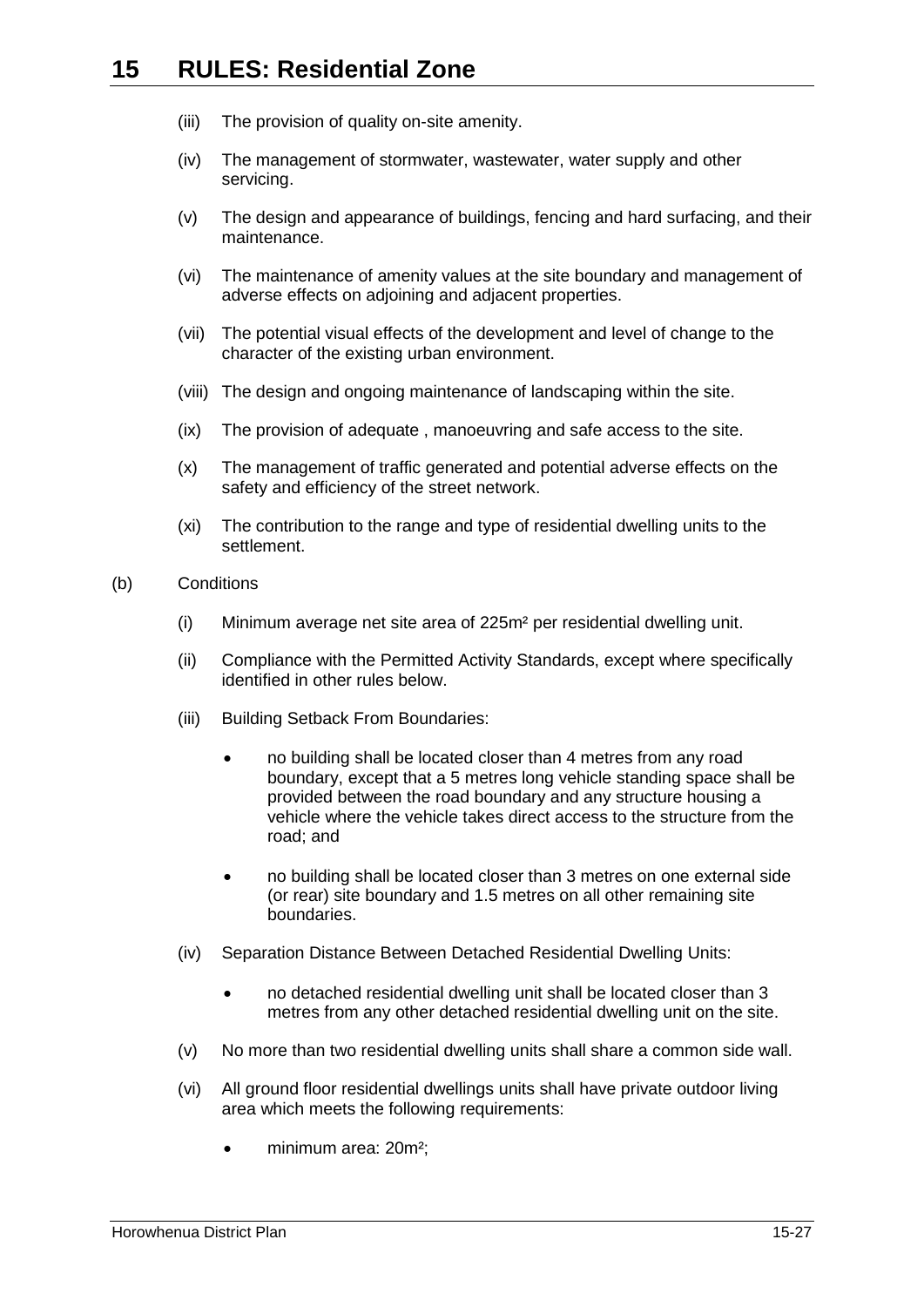- minimum dimension: 2.5 metres diameter circle;
- directly accessible from the main living area of the residential dwelling unit; and
- kept free of access to other units, driveways, manoeuvring areas, parking spaces, dedicated utility space and accessory buildings.
- (vii) All above ground residential dwelling units shall have a balcony or deck for a private outdoor living area which meets the following requirements:
	- minimum areas: 15m²;
	- minimum dimension: 2.5 metres diameter circle;
	- directly accessible from the main living area of the residential unit; and
	- kept free of access to other units and dedicated utility space.
- (viii) The proportion of any site covered by buildings shall not exceed 50%.
- (ix) A concurrent subdivision application for a fee simple or unit title mechanism is required to provide for the individual titles and the collective management of the common areas.
- (c) Non-Notification
	- (i) Under Section 77D of the RMA, an activity requiring resource consent under Rule [15.8.7](#page-25-1) shall not be publicly notified, except where:
		- The Council decides special circumstances exist (pursuant to Section 95A(4)), or
		- The applicant requests public notification (pursuant to Section 95A(2)(b)).

#### **15.8.8 Non-Compliance with Allotment Size (Rule [15.7.5\(b\)\(i\)\)](#page-20-0) Within Tokomaru, Mangaore, Waitarere Beach, Hokio Beach, Ohau, Waikawa Beach and Manakau (Refer Rule [15.3\(b\)\)](#page-3-1)**

- (a) Matters of Discretion
	- (i) Where the area of any allotment is reduced to less than the minimum standard:
		- The soil conditions of the allotment(s) and capacity for satisfactory drainage from existing or anticipated effluent soakage fields; and
		- Whether or not the overall low-density character of the area will be compromised by the proposed subdivision and subsequent development, having regard to the topography of the locality and the proposed configuration of allotments.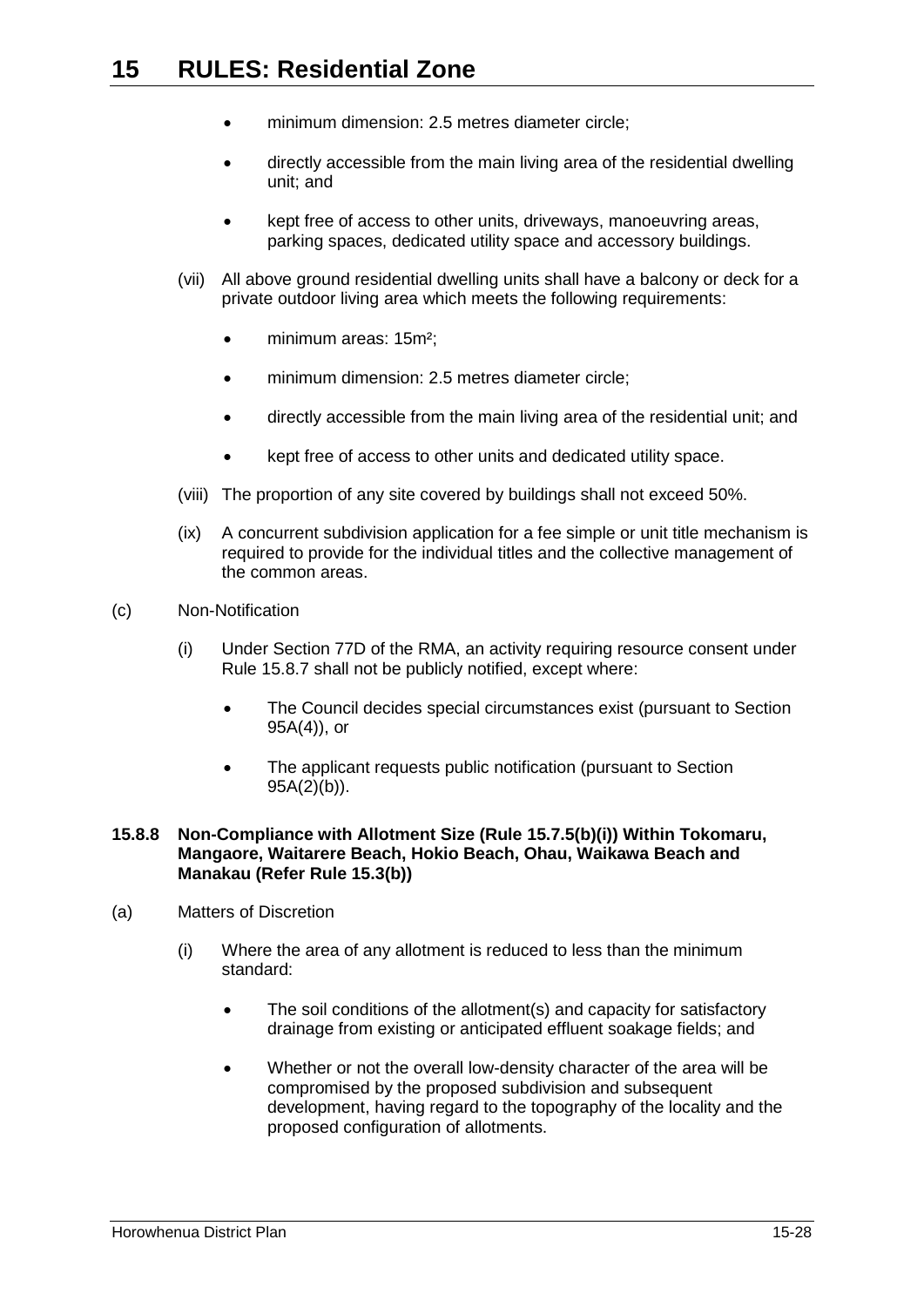Additional traffic generated by subdivision relative to capacity of existing roads.

#### <span id="page-28-0"></span>**15.8.9 Subdivision where reticulated wastewater is not available Hokio Beach, Waikawa Beach, Manakau and Ohau (West) (Refer Rule [15.3\(d\)\)](#page-3-3)**

- (a) Matters of Discretion
	- (i) The ability to provide on-site effluent disposal and meet environmental standards required by Horizons Regional Council.
- (b) Conditions
	- (i) Demonstrate compliance with the Minimum Net Site Area/Minimum Average Site Area as set out in Table 15-4 Standards Applying to Subdivision and Residential Dwelling Units (Rule [15.3\(d\)\)](#page-3-3);
	- (ii) Demonstrate compliance with the servicing, road, access, network utility and structure plan conditions set out in Rule  $15.7.5(b)(ii) - (v)$ .

### <span id="page-28-1"></span>**15.8.10 Historic Heritage – Buildings (Refer Rule [15.3\(f\)\)](#page-3-4)**

- (a) Matters of Discretion
	- (i) The potential effects of earthquake strengthening work on the heritage values associated with the building.

### <span id="page-28-2"></span>**15.8.11 Historic Heritage – Signs (Refer Rule [15.3\(g\)\)](#page-3-5)**

- (a) Matters of Discretion
	- (i) The colour and materials of any sign.
	- (ii) The design of any sign.
	- (iii) The location of any sign.
	- (iv) The size of any sign.
	- (v) The number of any signs.

### <span id="page-28-3"></span>**15.8.12 Signs (Refer Rule [15.3\(h\)](#page-3-6) and [15.3\(i\)\)](#page-3-7)**

- (a) Matters of Discretion
	- (i) The size, siting, design and content of the sign.
	- (ii) The effects on character and amenity values.
	- (iii) The likely duration that the sign will be in place.
	- (iv) The impact of the sign on traffic safety and the efficiency of the transport network.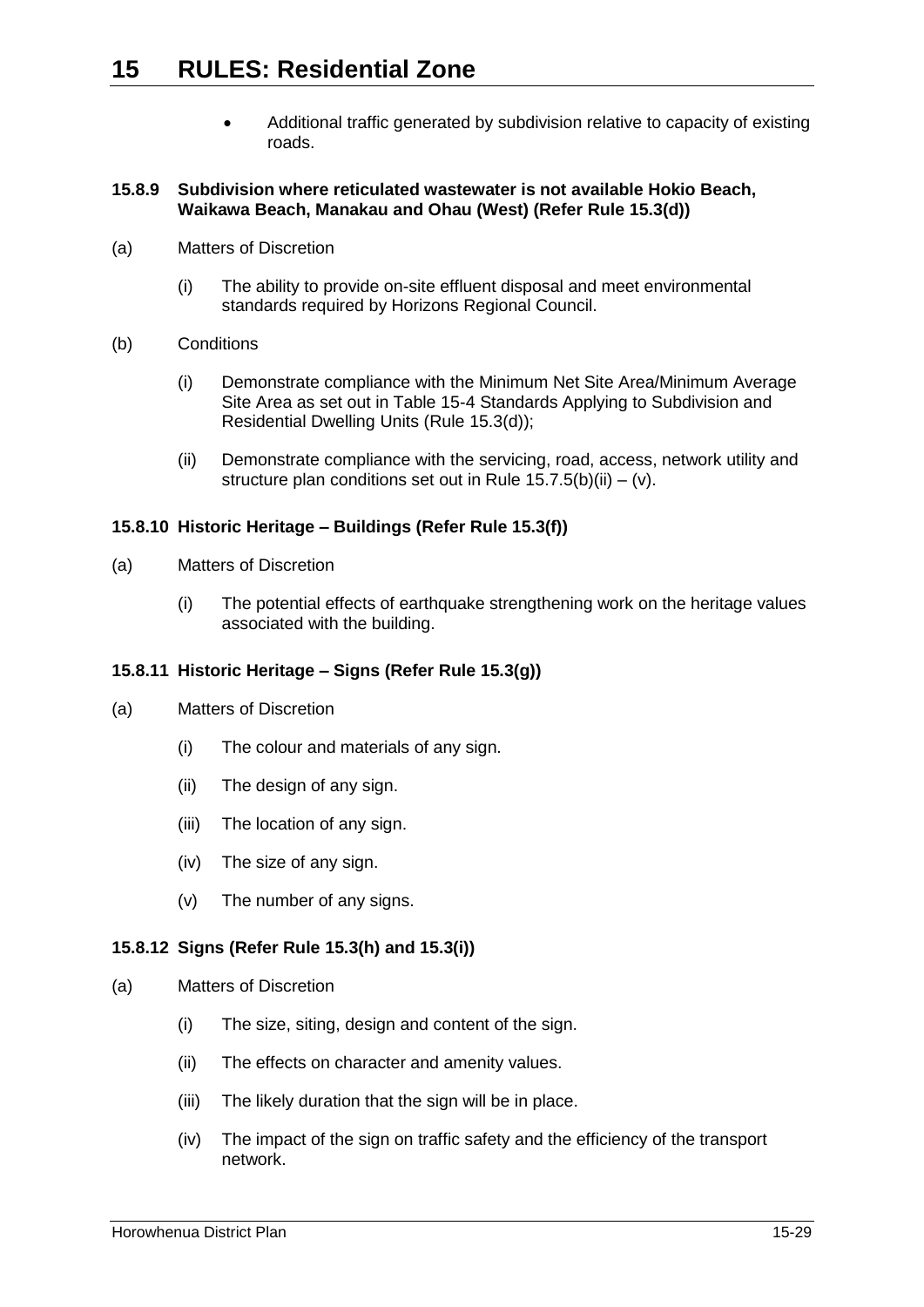- (v) The approval of NZTA where the sign fronts a State Highway.
- (vi) Cumulative effects arising from other signs in the vicinity.

#### <span id="page-29-1"></span>(b) Conditions

(i) The maximum face area of a Community Entrance sign is 9.0m².

#### (c) Non-Notification:

- (i) Under Section 77D of the RMA, an activity requiring resource consent under Rule [15.8.12](#page-28-3) shall not be publicly notified, except where:
	- The Council decides special circumstances exist (pursuant to Section 95A(4)), or
	- The applicant requests public notification (pursuant to Section 95A(2)(b)).

Note: For consent applications involving activities close to State Highways, NZTA may be an affected party for the purposes of limited notification.

#### **15.8.13 Temporary Activities (Refer Rule [15.3\(a\)](#page-3-0) and [15.3\(b\)\)](#page-3-1)**

- (a) Matters of Discretion
	- (i) The duration of the temporary activity, including daily hours of operation.
	- (ii) The size and positioning of temporary buildings and structures.
	- (iii) The provisions of safe and efficient vehicular access and car parking (where this is chosen to be provided) for staff, service delivery and customers or the public.
	- (iv) Where appropriate, the provision of safe pedestrian entry and exit.
	- (v) The provision for waste collection, storage and site cleanup.
	- (vi) The actual and potential adverse effects on the amenity of the surrounding environment, and any measures to avoid, remedy or mitigate these effects;
	- (vii) The actual and potential adverse effects on the safety and efficiency of the road network, and any measures to avoid, remedy or mitigate these effects.
	- (viii) The actual and potential adverse effects on the recreation, heritage or cultural values, and any measures to avoid, remedy or mitigate these effects.
- (b) Conditions
	- (i) Submit a draft management plan demonstrating how the temporary activity avoids, remedies or mitigates adverse effects generated by the activity.

### <span id="page-29-0"></span>**15.8.14 Relocated Buildings (Refer Rule [15.3\(j\)\)](#page-3-8)**

(a) Matters of Discretion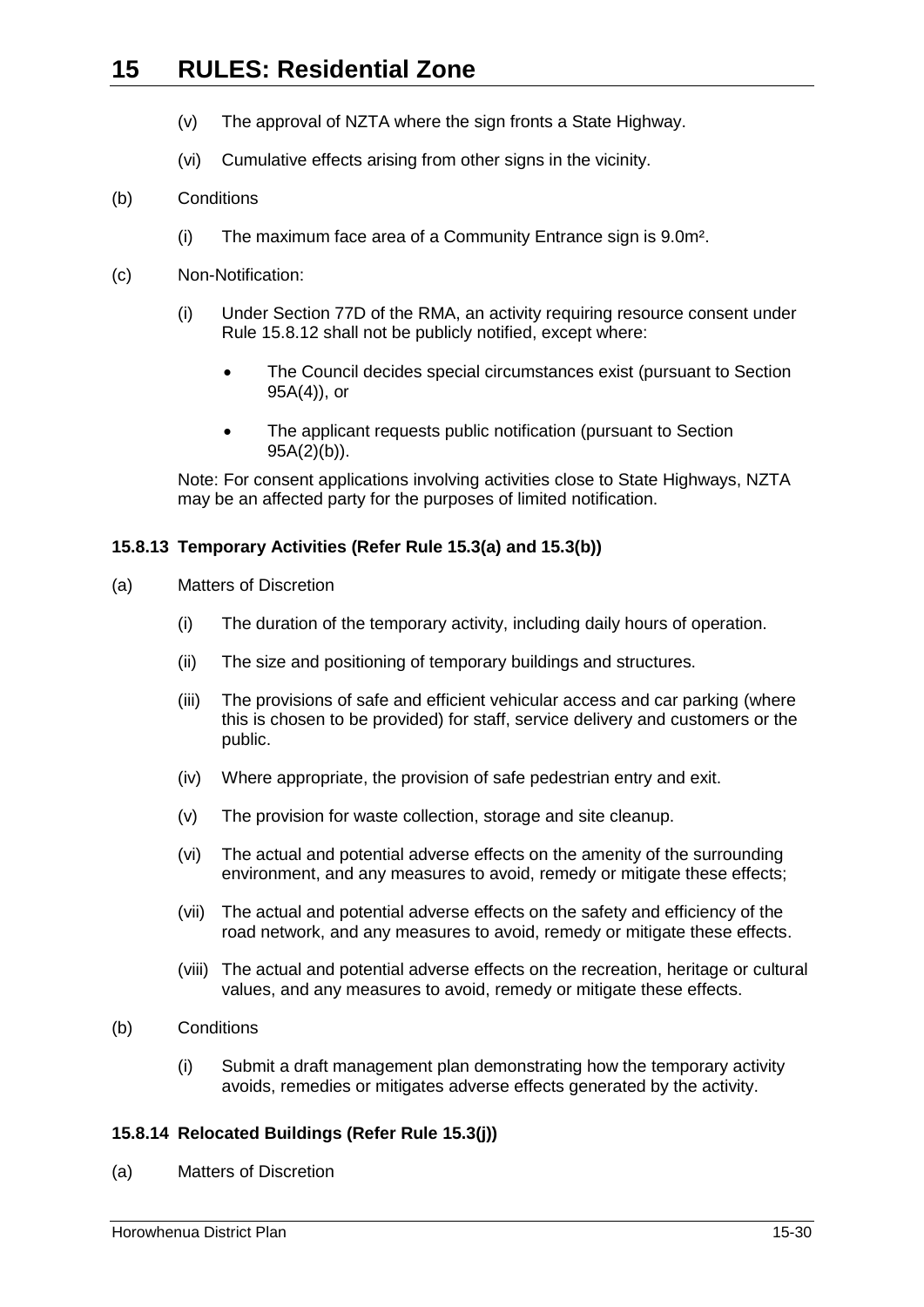- (i) The length of time that will be taken to re-construct, repair, or refurbish the building.
- (ii) Conditions for upgrading the exterior of the building and upgrading and reinstating the site, including any one or more of the following:
	- redecoration or reinstatement of any roof or exterior cladding:
	- reinstatement of any porches, terraces, baseboards and steps;
	- replacement of broken window panes, broken or rotten timber, guttering, drainpipes;
	- reinstatement of that part of a dwelling where a chimney has been removed;
	- reinstatement of the site and access to the site; or
	- details and length of time to complete site landscaping.
- (iii) A bond, of the nature provided for in the RMA, further secured by deposits of cash with the District Council, bank guarantee, or otherwise, to the satisfaction of the District Council, to ensure compliance with consent conditions.
- (b) Conditions
	- (i) Relocated buildings shall comply, in all respects, with the relevant permitted activity conditions in other parts of the District Plan.
	- (ii) The bond shall be paid prior to the movement of the building to its new site, and shall be to the value of the reinstatement work required, as assessed by a suitably qualified person approved by the Group Manager – Customer and Community Services at the cost of the applicant. The required work will be expected to be completed within a 12 month period. Portions of the bond may be refunded as substantial portions of the work are completed.
- (c) Non-Notification:
	- (i) Under Section 77D of the RMA, an activity requiring resource consent under Rule [15.8.14](#page-29-0) shall not be publicly notified, except where:
		- The Council decides special circumstances exist (pursuant to Section 95A(4)), or
		- The applicant requests public notification (pursuant to Section 95A(2)(b)).

## **15.8.15 Infill subdivision (Refer Rule 15.3(k))**

- (a) Matters of Discretion
	- (i) The design and layout of the subdivision, including the size, shape and position of any lot, as well as the future land use and development of each lot.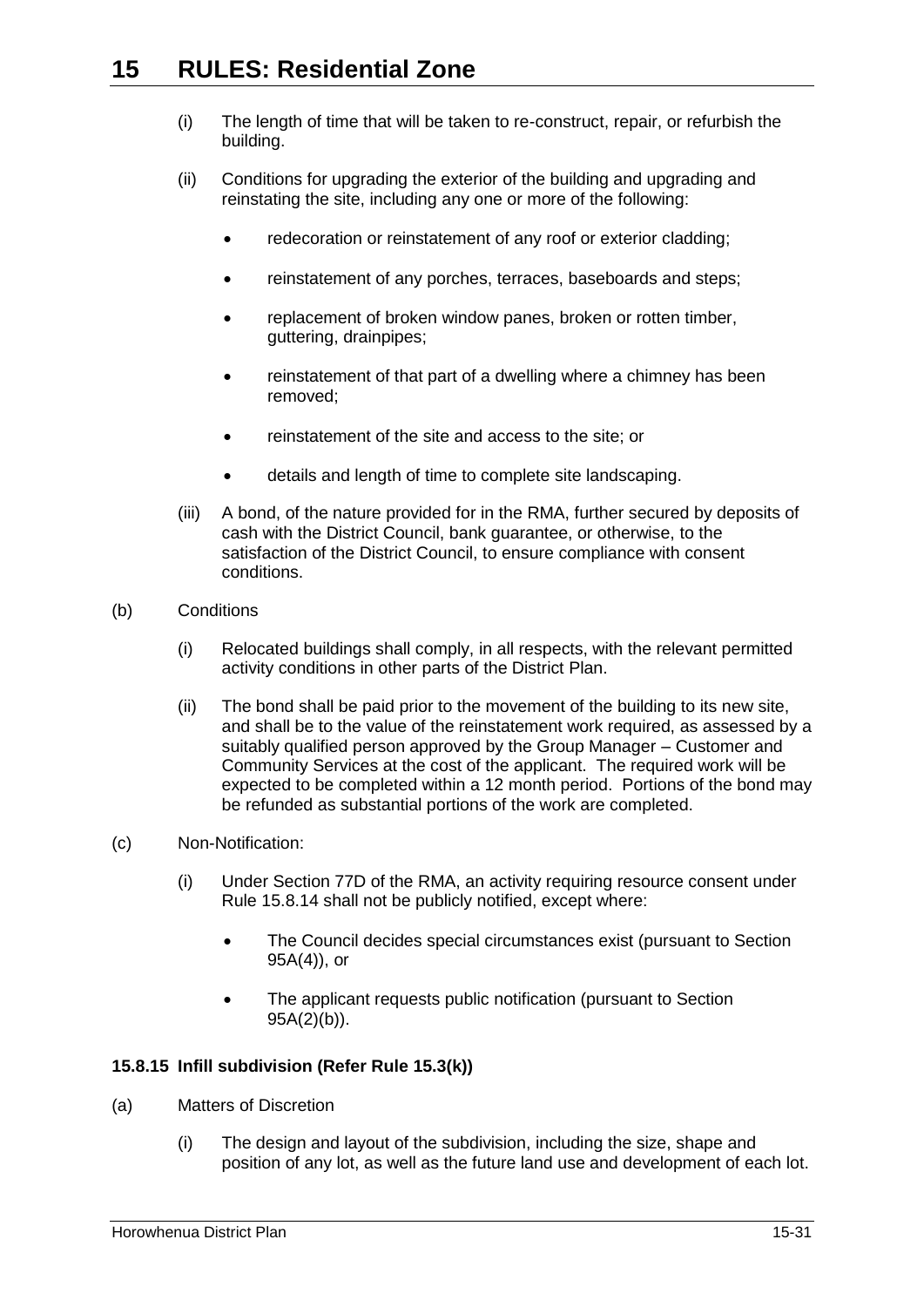In addition, the location of building sites, separation distance and orientation of buildings.

- (ii) The potential effects of subdivision and development on the amenity values of the existing urban environment.
- (iii) The provision of access to the site, passing bays, car parking (where this is chosen to be provided) and manoeuvring areas, and any necessary easements.
- (iv) The management of traffic generated and potential adverse effects on the safety and efficiency of the street network.
- (v) The provision of servicing, including water supply, wastewater systems, stormwater management and disposal, telecommunications, gas and electricity.
- (vi) Effects on significant sites and features, including natural, cultural, archaeological and historical sites.
- (vii) Avoidance or mitigation of natural hazards. (Note: Refer to the "Risks and Responsibilities: Report of the Manawatu-Wanganui Regional Lifelines Project" (No. 2005/EXT/622) prepared by the Manawatu-Wanganui CDEM Group for information about natural hazards that may be relevant to the subject site).
- (viii) Management of construction effects, including traffic movements, hours of operation, noise, earthworks and erosion and sediment control.
- (ix) Staging of the subdivision.
- (x) In accordance with any applicable Structure Plan in Schedule 8.
- (xi) Compliance with the Council's Subdivision and Development Principles and Requirements (Version: July 2014).
- (xii) The potential effects of the development on the safe and efficient operation, upgrading, maintenance and replacement of existing lawfully established network utilities.
- (b) Conditions
	- (i) The allotment being subdivided must be located in Levin, Foxton, Foxton Beach or Shannon.
	- (ii) Pre-requisite Conditions, Minimum Allotment Area and Shape Factor

Each allotment shall comply with the following pre-requisite conditions, site area and shape factor standards set out in the table below.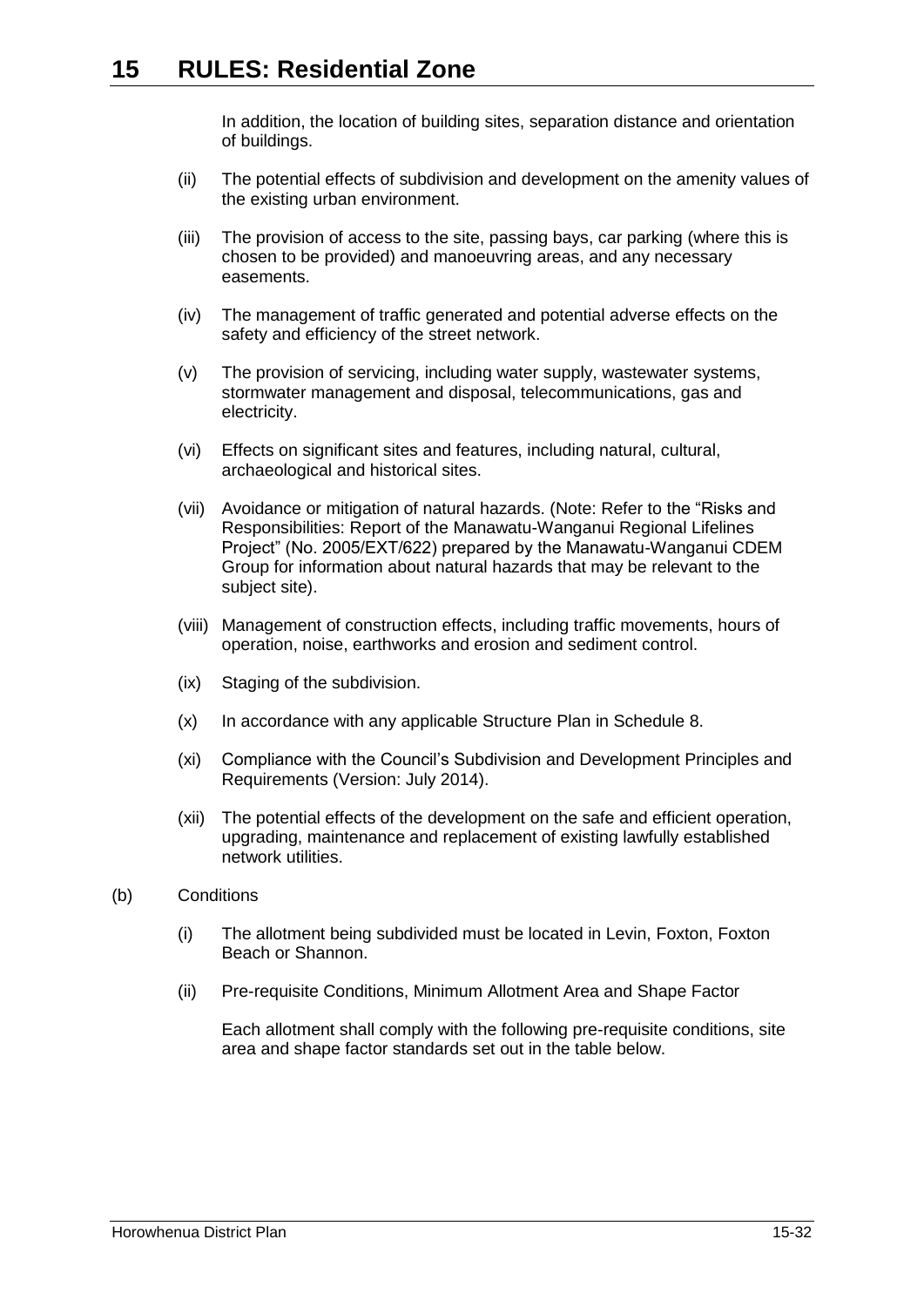| <b>Pre-requisite Conditions</b>                                                                          | Minimum Net Site Area | Minimum Shape Factor |
|----------------------------------------------------------------------------------------------------------|-----------------------|----------------------|
| The allotment being subdivided<br>shall be greater than 500m <sup>2</sup> and no<br>more than $900m^2$ . | 250 <sup>m²</sup>     | 10 metres diameter   |

#### **Table 15-5 Infill Subdivision Standards**

- (iii) Water Supply, Wastewater Disposal, Surface Water Disposal and Other Services All subdivisions shall comply with the requirements as specified set out in Chapter 24.
- (iv) Roads, Access and Car Parking

All subdivisions shall comply with the requirements as specified in Chapter 21.

*Note: Chapter 21 does not specify a minimum number of onsite carparks required (except for mobility/accessible carparks). Instead, it specifies the*  formation and manner in which carparking should be provided, in the event that *those carrying out land use or subdivision activities choose to provide on-site carparking.* 

(v) Structure Plans

Where any land is within a Structure Plan area in Schedule 8, all subdivisions shall be in accordance with the requirements as specified in the Structure Plan.

Note: Council encourages applicants to submit building plans (i.e. site plan and floor plan) at the time of subdivision where lots of less than  $330m^2$  in net site area are proposed, to demonstrate that a complying dwelling unit can be sited on each proposed lot.

### **15.8.16 Integrated Residential Development (Refer Rule 15.3(l))**

(a) Matters of Discretion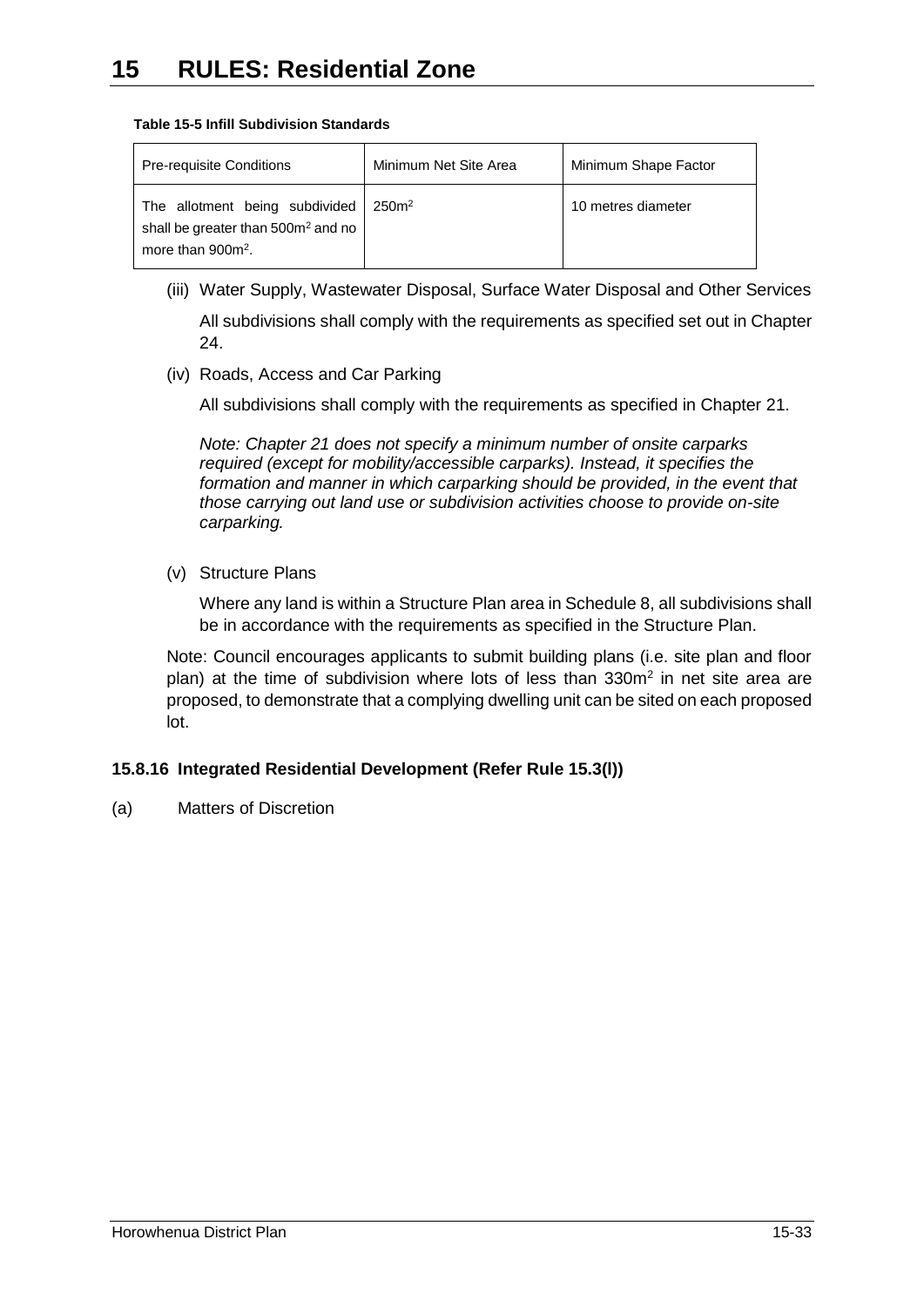- i. The site layout and configuration of buildings, and the quality of the space between and around them.
- ii. The design, scale and appearance of buildings, fencing and hard surfacing, including the coherence between buildings and the integration of built form.
- iii. The potential visual effects of the development and level of change to the character of the existing urban environment, including streetscape and adjacent properties.
- iv. The design and ongoing maintenance of landscaping within the site.
- v. The management of stormwater, wastewater, water supply and other servicing.
- vi. The provision of adequate, manoeuvring and safe access to the site.
- vii. The management of traffic generated and potential adverse effects on the safety and efficiency of the street network.
- viii. The effects on significant sites and features, including natural, cultural, archaeological and historical sites.

# **15.9 RESIDENTIAL (DEFERRED) ZONE**

Areas of Residential (Deferred) Zone are identified on the Planning Maps.

Until such time that deferred status is uplifted, the rules of the Rural Zone shall apply within any area identified as Residential (Deferred) Zone on the Planning Maps.

Residential (Deferred) Zone will cease to have effect and the Residential Zone provisions will apply when either of the following occurs:

- For an area not covered by a Structure Plan in the District Plan, a District Plan Change is approved incorporating a Structure Plan for the area; or
- For an area covered by a Structure Plan in the District Plan, the passing of a Council resolution that there is adequate capacity in a localauthority operated reticulated infrastructure to service the particular area of land subject to the Residential (Deferred) Zones.